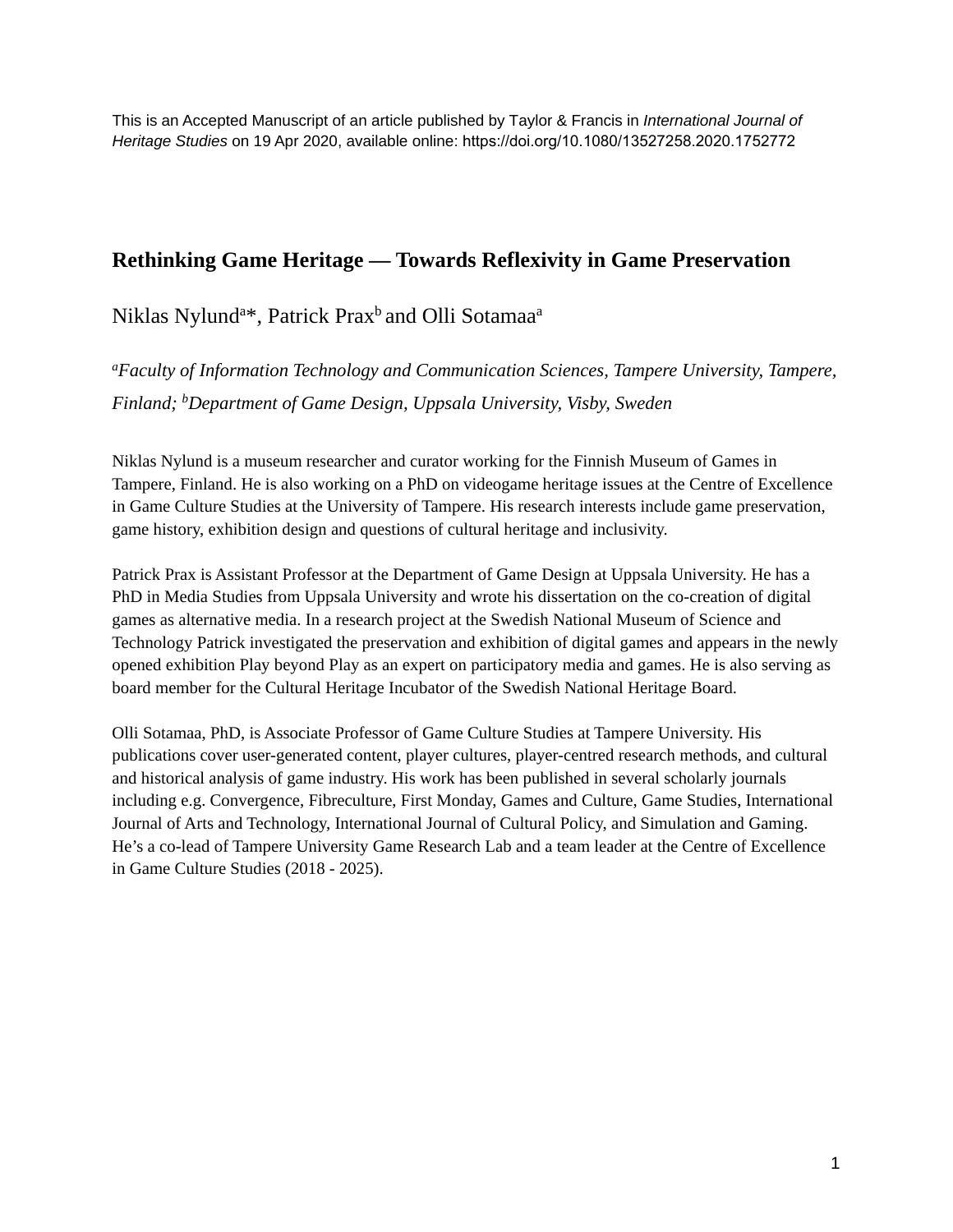# **Rethinking Game Heritage — Towards Reflexivity in Game Preservation**

While games and the cultures that have sprung up around them are diverse and vastly different from each other, most exhibitions dealing with them are based on a limited understanding of games that relies on symbolic brands on one hand and on the centrality of playable experiences on the other. This bias is potentially replicated by heritage institution collections starting to define how games become cultural heritage. While games research has shown that games are firmly nestled in a participatory grassroots culture, these kinds of perspectives are curiously lacking in exhibitions. By connecting previous work on critical and intangible heritage with game studies literature, this paper emphasises the importance of various productive communities for game heritage. The concepts of intangible and critical heritage suggest that the inclusion of players and communities into the game heritage process could offer a more diverse heritage discourse. But participatory practices in collector run museums tend to produce game heritage which is implicitly working towards the same kind of one-sided understanding of games that has been criticised heavily in game studies. The critical expertise of museum professionals is needed in order to start incorporating the varicoloured practices of communities into our understanding of game heritage.

Keywords: Game preservation, intangible heritage, participatory heritage, critical heritage, game culture, game studies

# **Introduction**

In the past decade, video games have increasingly found their way into museums and exhibitions, highlighting the increasing cultural value associated with games and the institutionalization of game culture. While games come in many forms and spawn manifold subcultures, communities, and participatory networks, digital game heritage work does not always reflect this diversity. Instead, based on our observations over the years, it often relies heavily on the dominant perspective provided by one particular demographic, specifically young and middle-aged white male gamers. While the biases in exhibiting digital games are not the same across all museums, locations, and foci, in most cases we can identify exaggerated centrality of well-known game brands from the international game industry, a focus on 'original experiences' as in un-modified and unchanged games played on original hardware, and the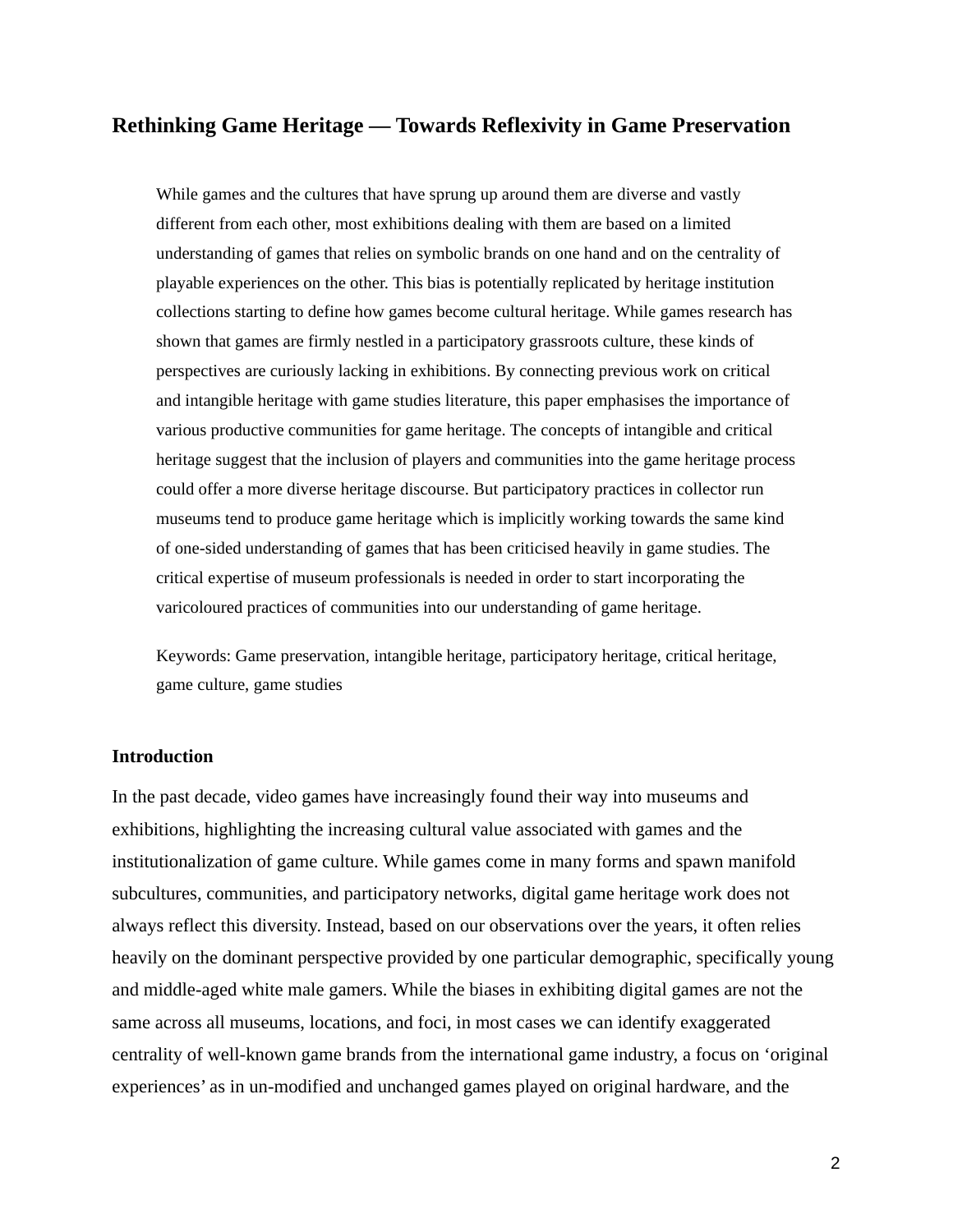inclusion of symbolic characters, games, platforms, and companies as recurring elements. These elements are often replicated both by established museum exhibitions and by hobbyist collections worldwide, and potentially also by heritage institutions and their collections, which are starting to define what elements of games should constitute cultural heritage.

From the perspective of cultural heritage research, this all may not be that surprising. Previous work in this field has criticised the way heritage is used as a means for politics and developed a number of critical interventions (Smith 2006). Conversely, early game preservation research has to a large extent been dealing with ontological questions related to games in information systems (e.g. Delve, and Anderson 2014), or technological questions related to keeping games playable (e.g. Guttenbrunner, Becker, and Rauber 2010; Pinchbeck et al. 2009), without touching upon the ideological questions related to how games and play cultures should be dealt with as heritage. In addition to the high-polish surfaces of international triple- $A<sup>1</sup>$  games, we feel that also issues like local game cultures, non-commercial and participatory game development, as well as problematic use, exploitation of game workers, and bigoted representations of women and minorities, in short *the dark heritage of games*, should be discussed as inseparable parts of game heritage. While there is some previous work that is pointing at the central importance of the cultural context in which games are made, played, and re-made, with all the baggage that entails (Sköld 2018; Nylund 2018; Guins 2014; MacDonough et al. 2016; Barwick, Dearnley, and Muir 2011, Swalwell 2013), games heritage as a field of research has not yet emerged. By connecting relevant game studies theorizations with previous work on critical and intangible heritage, this paper aims to emphasise the importance of diverse productive game cultural activities and play communities for game heritage.

The paper draws from various perspectives including first critical heritage studies (Smith 2006), second the concept of intangible heritage (Smith and Akagawa 2008), third games as participatory, spreadable and co-created culture (Jenkins 2006; Jenkins, Ford, and Green 2018), fourth recent work on exhibiting and preserving gaming communities (Nylund 2018; Sköld 2018), and fifth the role of institutions and other stakeholders as gatekeepers in heritage issues (Coleman 2015). The discussion will help us reach a new understanding of what kinds of interventions would be needed in order to diversify our understanding of game heritage and what kinds of actions various stakeholders would need to do in order to reach these goals.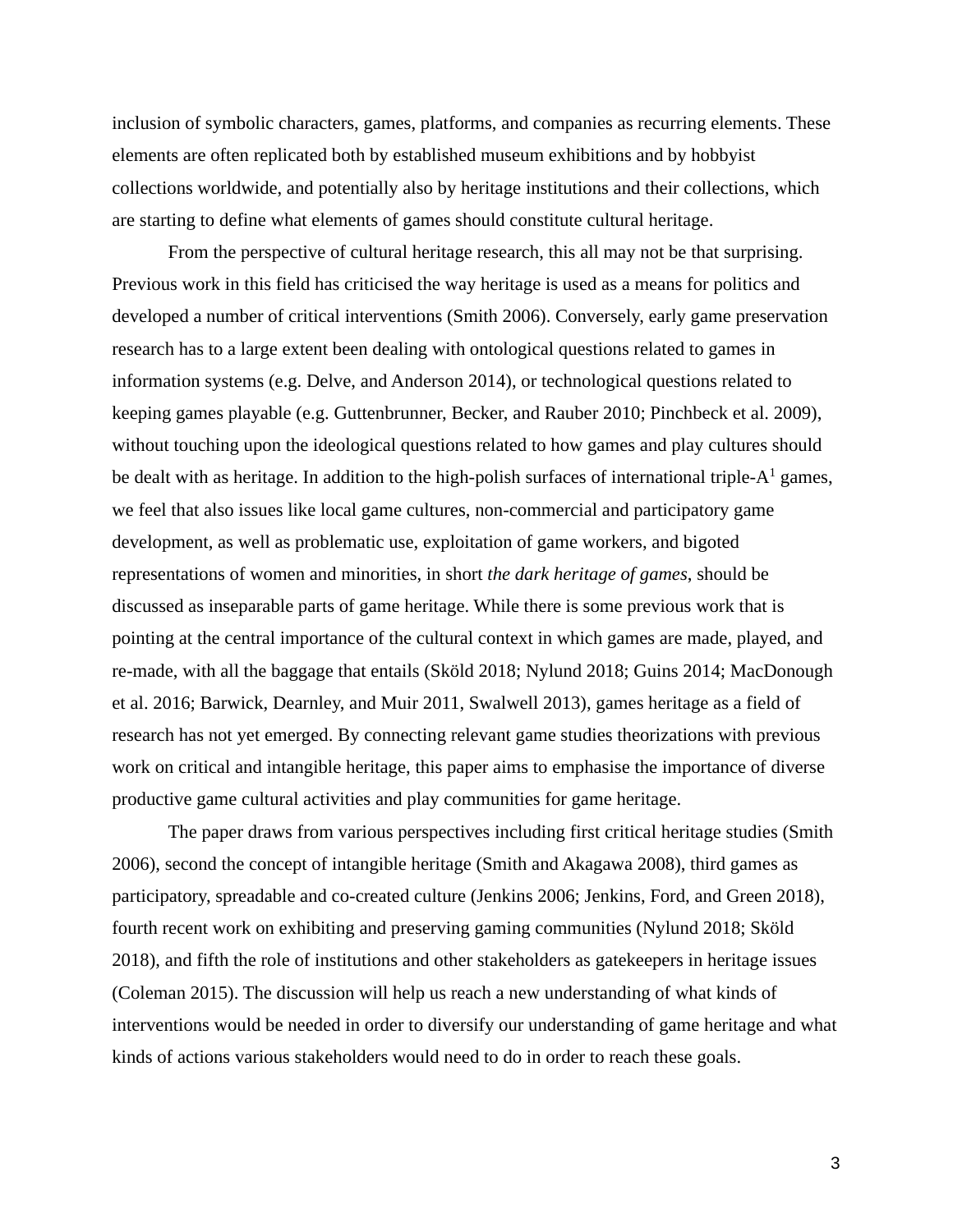The paper is part of museum working practices research (MacLeod 2001), as it is using relevant examples from recent game museums and their exhibitions, as well as the experiences of the authors who have worked at the Finnish Museum of Games, and the National Swedish Museum of Science and Technology. The examples used are not meant to be representative of all kinds of game preservation but instead aim to illustrate certain theoretical points. The aim of the paper is to bring these different approaches together to help heritage institutions reflect on their practices when they are starting to produce game heritage with their long-term collection management policies. The critical analysis of the stakeholder power positions involved in defining game heritage is also related to the normative aim of democratizing and broadening the 'cultural heritage process'.

## **Games as cultural heritage**

The reduction of the past into a specific narrative that sidelines alternative presentations has in heritage research been explored through the notion of the 'authorised heritage discourse' (AHD) (Smith 2006), which is defined as a social construct with the aim of supporting a particular political claim for power. The AHD tends to produce a monolithic, unchanging view of the past by not providing real opportunities of interacting with it. It places us, the current generation, as its guardians, but does not allow us to be critical of what this heritage is, and aims to ground its existence in the sheer materiality of the sites and objects it aims to preserve, by the 'selfreferential nature of the discourse, which continually legitimises itself and the values and ideologies on which it is based" (Smith 2006, 30).

The notion of the AHD was originally developed as a critical response to the way in which Australian heritage institutions have been marginalizing indigenous populations and their heritage in the process of legitimizing the colonial appropriation and domination of the land. This AHD is intertwined with ideas of nationality, modernity, and traditional Western values, and it conversely sees museums as institutions that are preserving and conserving this very same claim to power. In this setting, heritage institutions and museum professionals, who use their power positions to maintain the status quo by their 'disciplinary authority and identity' (Smith 2006, 51), are a tool of the powerful for delegitimising the marginalised.

The concept of the AHD makes the political aspects of heritage work openly visible, and therefore provides a useful starting point for discussing digital games as cultural heritage. It can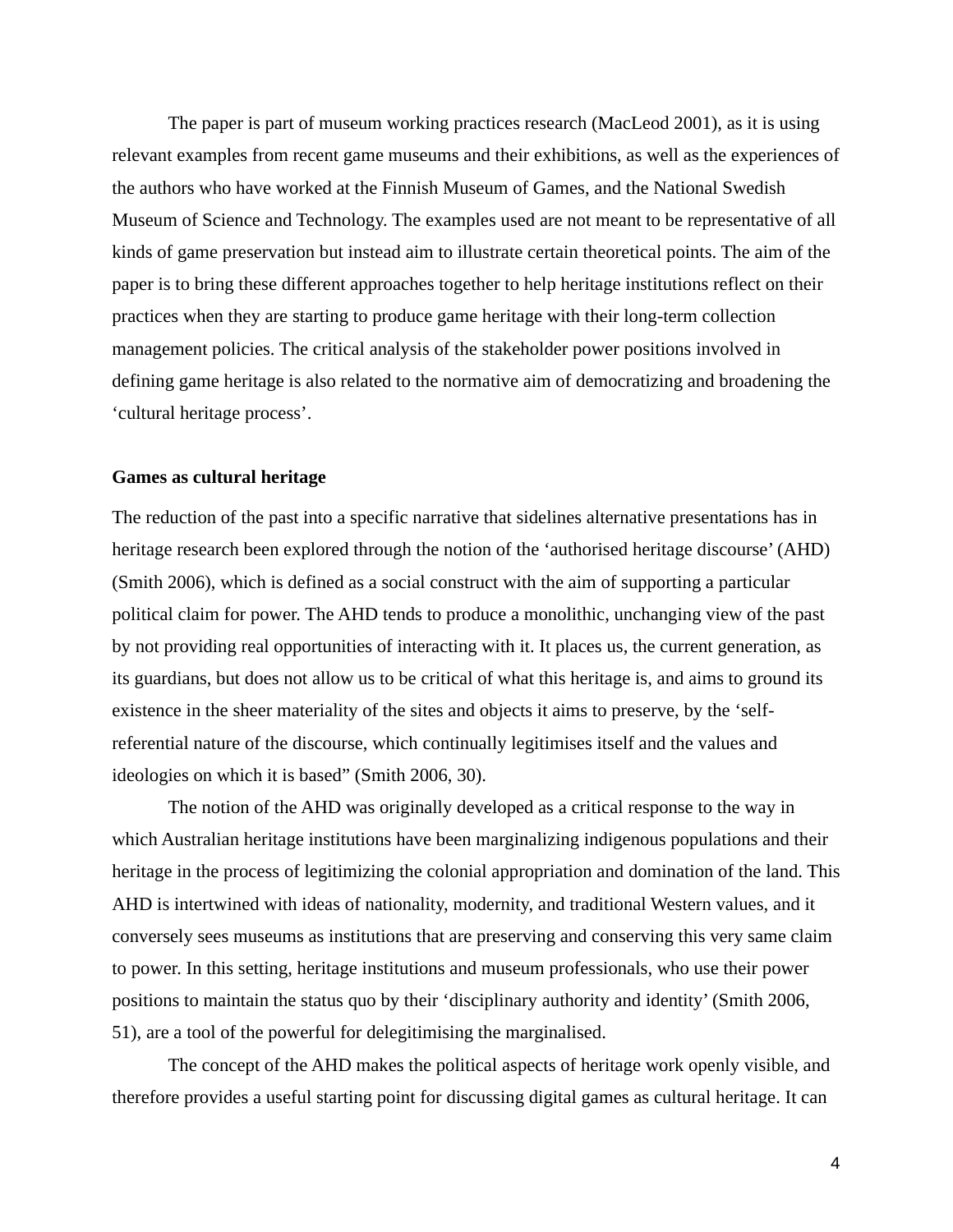also help us understand the mechanisms by which the dominant notion of heritage is constructed and how possible alternatives and countermeasures can be created. While game preservation research (e.g. Lowood et al. 2009; Newman 2012; Guins 2014) has sometimes been dealing with similar issues, it has rarely made an explicit connection to critical heritage studies. Maybe the most explicit connection is Swalwell's (2013) work in which she has been criticizing the 'authorised' position of 'original experiences', propagated mostly by the retrogaming and game collecting communities.

In order to discuss the games-specific AHD in detail, we first need to understand the nature of intangible heritage. UNESCO (2003, 3) defines intangible heritage as 'the practices, representations, expressions, knowledge, skills' that communities recognise as part of their cultural heritage. Cultural heritage research has highlighted that one of the central objectives of heritage is the preservation of and communication about the practicalities of human life and the human condition (Smith and Akagawa 2008). While tangible heritage sites and objects might be easy to list (e.g. Stonehenge, Angkor Wat, Mona Lisa), places and objects like this are not inherently valuable, and they do not contain any 'innate meaning'. Museums and other heritage institutions do not simply 'find' valuable heritage sites in the world, but rather make them (and thus protect them) as part of their operations (Carman 2010). What makes these sites and objects valuable (or 'heritage') are the 'present-day cultural processes and activities that are undertaken at and around them' (Smith 2006, 3).

The point that Smith makes, is that tangible and intangible heritage are in the end two sides of the same coin. Understanding 'all heritage as inherently intangible' (Smith 2006, 3) makes it clearer for heritage institutions that instead of only things, sites, and objects, they should focus on ideas, values, ethics, cultural practices, and larger societal framings. In the game heritage context, the concept of intangible heritage can be used to deal with the mostly nonphysical aspects of games and play, for example the ways players interact with games and each other, and even the different communal practices and networks that spring up around and in connection to games. This brings us to contemporary game studies and the interrelation of the game and player.

Digital games are obviously not only about hardware and software – instead they only come to life as they are played. While 'there is no game without a player' (Ermi and Mäyrä 2005, 16), at the same time 'players cannot exist without a game they are players of' (Aarseth 2007,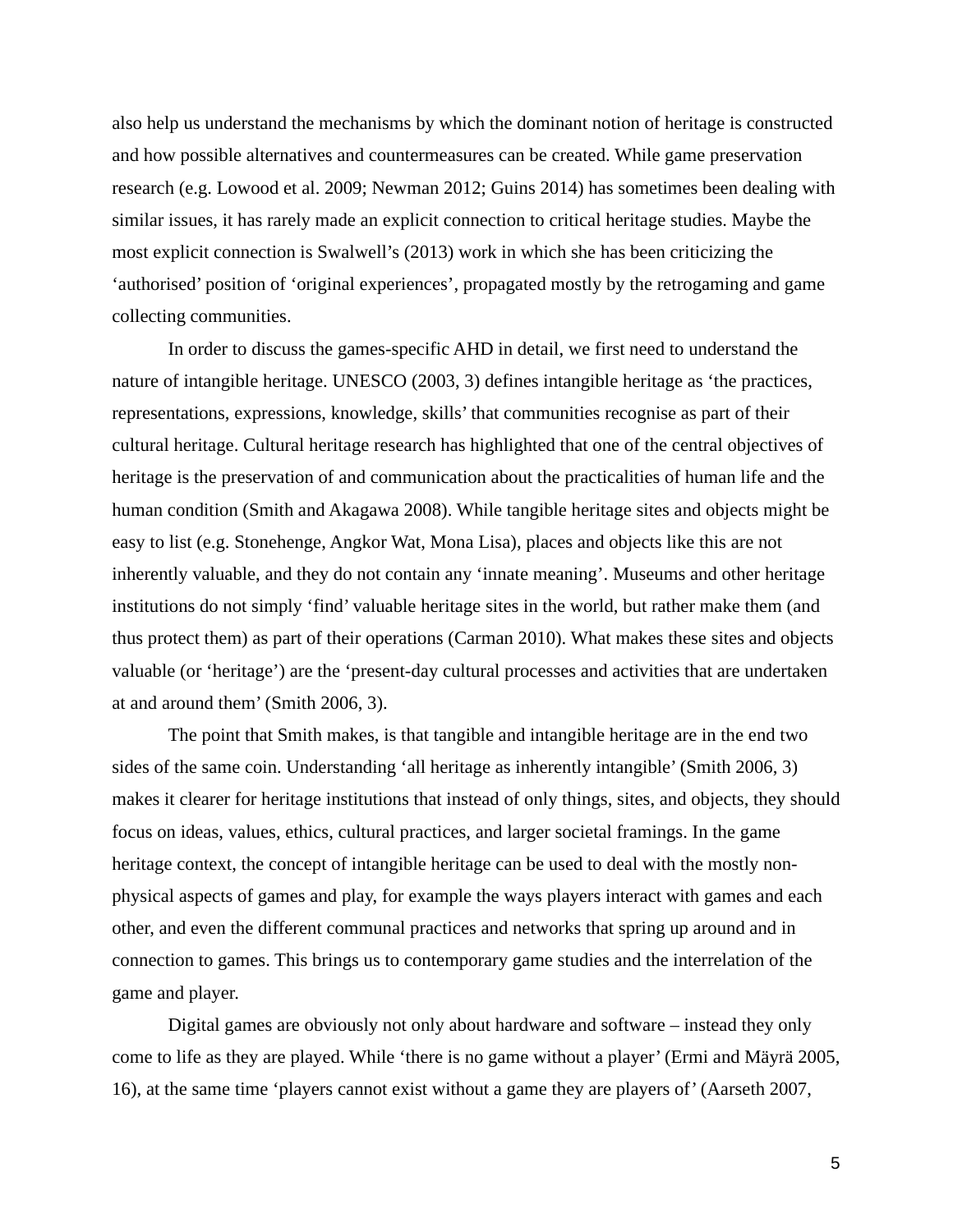130). The central role of the player in actualizing the game may not be unique for games, but arguably the input of players during play goes beyond active reading and meaning-making that can be found in connection with any kind of media text (Barthes 1977). Games are interesting for museums and exhibitions, since it is theoretically possible to allow visitors to become players themselves, so that they can re-define what the game is by playing it. This allows future generations to explore games and potentially recreate them in their own way, and it is the approach that has made game exhibitions focused on playable games so popular worldwide.

On the surface level, it seems that games, especially when exhibited as playable games, automatically give the power to re-define the meanings of them as cultural heritage to the players and visitors in the museum. However, the focus on 'play as activity' for an understanding of what games are is deeply problematic. It is impossible to exhibit a game and expect it to stand for all the varying practices of play, since playing is always context bound (e.g. Nylund 2018), and actually understanding the cultural meaning making processes of past games might be impossible, especially with games that require some kind of cultural knowledge that most present museum visitors lack. This is obviously not just a characteristic and a challenge of game-focused museum efforts but of museum efforts generally (c.f. Greenhill 1992), but it is an issue highlighted by the reliance on play as a central exhibition focus in game exhibitions worldwide.

While games outside of museums are played by 'many if not all ages, genders, sexualities, races, religions, and nationalities' (Shaw 2010, 416), and different players and 'playings' have vastly diverging practices of meaning-making that emerge in the interaction between player activities and the characteristics of the digital game being played, playing games inside an exhibition does not automatically communicate the socio-cultural importance and meaning that other players created with it, which made the game relevant and important to be preserved in the first place. Still, the focus on games as activity has been a standard feature in game exhibitions, at least since the success of Game  $On<sup>2</sup>$ , a Barbican International Enterprises produced touring exhibition, which has since been set up around the world in at least dozens of countries.

While game heritage, and the museums dealing with it, are getting more institutionalised in the sense that they have permanent staff and professional-looking exhibitions, what they are often lacking is critical curatorial engagement with their subject matter. This might be because their background is often in private collections that have turned into actual permanent museums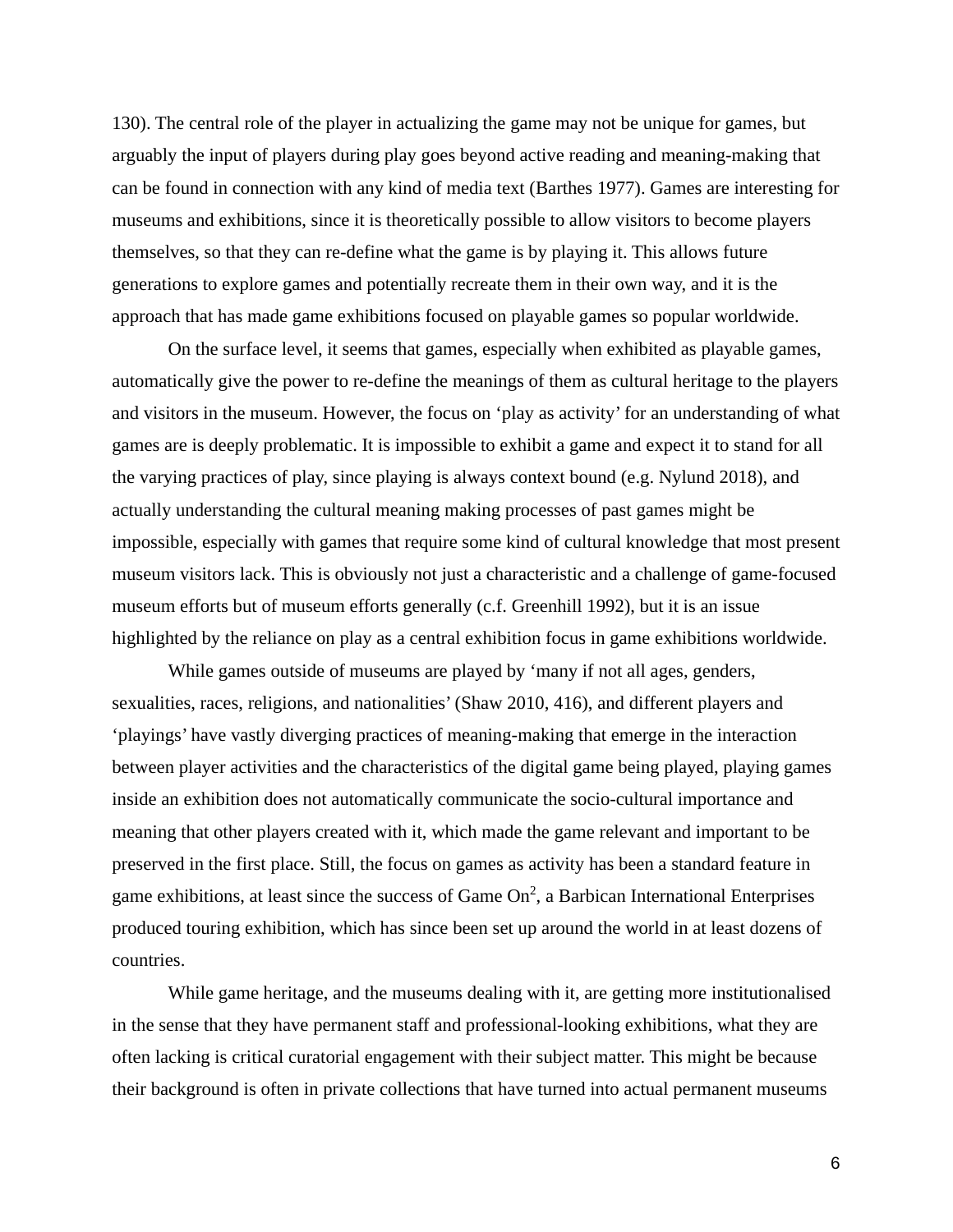over time (e.g. National Videogame Museum in the  $USA^3$ ), they act as public fronts for the game industry (e.g. Nexon Computer Museum in South Korea<sup>4</sup>), or because they are grounded in the tourism industry rather than in critical heritage practices (e.g. the Stockholm Game Museum in Sweden<sup>5</sup>). While the founders of these museums might have massive amounts of knowledge and great love for their subject matter, that might actually make it harder for them to engage with game heritage in a more critical manner.

However, the most relevant limitation of play as a mode of engaging with games as intangible cultural heritage is not that the same game can be played in different ways but that intangible heritage is related to community. Different studies of games and their players have shown that games exist within a broader gaming culture that extends beyond the games themselves (Sotamaa 2009; Taylor 2009). Instead of conceiving games as a self-governing cultural sphere, they are better understood as a part of culture, 'games in culture' (Shaw 2010, 416). Some recent accounts have that scholarly attention needs to be shifted from merely games to the diverse forms of play (Sicart 2014) or the texts, practices and institutions that envelope games (Consalvo 2017). In heritage research, intangible heritage is understood to be part of the cultural processes and activities where meanings are given to tangible objects. This meaning is shared in a community, so playing a game alone in an exhibition setting without other layers of contextualization is not enough to communicate the socio-cultural relevance of it, or to show the varicoloured practices of the community that had developed around it (Prax et.al. 2016). For that reason, Newman (2012, 122 - 123) has proposed changing the focus of game preservation efforts from games as artefacts to play as activity.

## **Participatory games, participatory preservation**

Games, not just in the digital sense, but also as a more far reaching and historical activity, have always been participatory – communally created, modified and designed (Parlett 1999). Recent literature has highlighted how player creators are as central in the creation of digital games today as they have been for past types of games (Prax 2016). While games have become proprietary commodities, they are still co-created, and in many cases players' creative contributions are crucial for the success of particular games. Player-created content has spawned massive communities with examples like streaming (Sjöblom et al. 2019), or esports (Hamari and Sjöblom 2017), which not only potentially subvert the meanings of games, but even co-create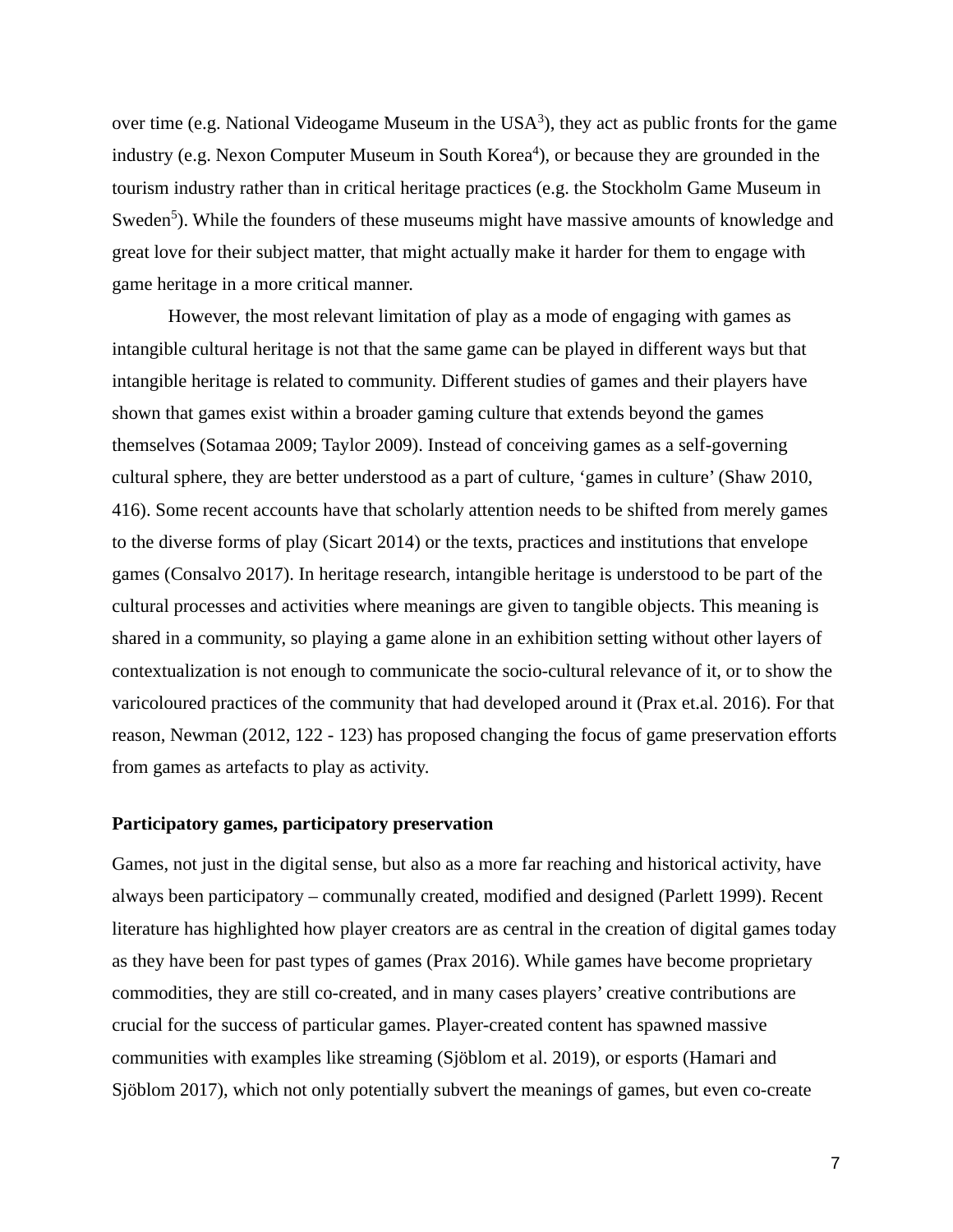them (Prax 2016). These practices are further complicating questions of authorship and ownership, to the point that research is dealing with co-created games as a form of exploitation of the free labour of precarious participants (Banks and Deuze 2009; De Peuter 2011; Fuchs 2010; Kücklich 2005; Postigo 2016; Sotamaa 2007). Game culture and communities engage in practices like the writing of fan fiction, the organization of wikis, recording of Let's Play videos and guides, programming of mods, and sewing of cosplay costumes, which have rarely been dealt with in game preservation literature (Sköld 2018) or exhibitions. At the same time, in digital game exhibitions, player creators rarely hold centre stage, although the importance of player generated content and modding has been highlighted in game preservation literature (Newman 2012; Sköld 2018).

Here the intervention of critical heritage merges with critical games research, as both emphasise the importance and authorship of player participants. There is a need to include disempowered groups and minorities into the curatorial processes of game museums in a way that makes it possible for them to stand up for their understanding of their own culture, and in a way that justifies their participation in the co-creation of the actual games. Exhibitions (and collections) are part of an ongoing struggle over the power of who gets to define how games are seen as heritage, so questions of representation of minorities and women, and the exploitation of vulnerable players and game workers, should have a part in them. The cultural struggle between different groups in the game community (e.g. Gamergate<sup>6</sup>) for example are relevant for understanding the way game cultures interact with the current zeitgeist. Leaving out this kind of dark heritage means running the risk of misrepresenting game heritage.

The inclusion of the relevant participants in the preservation of immaterial cultural heritage has been explored to some extent in previous work. Newman (2009; 2011; 2012) has drawn attention to the ways in which players are interacting with games and modding them, as well as to the ways that they are documenting their own activities. The latter is true of a plethora of games like Animal Crossing, The Sims and Katamari Damacy (Newman 2009), where players might be tempted to collect the various in-game artefacts and systematically index those as a form of collection management, but also of the behaviour of many player-collectors, who take this kind of collecting behaviour to the physical realm by collecting games and their assorted ephemera. This kind of player activity is a first step towards managing game heritage, as in-game collecting also leaves various documentary 'traces' (Sköld 2013) by the behaviour of players and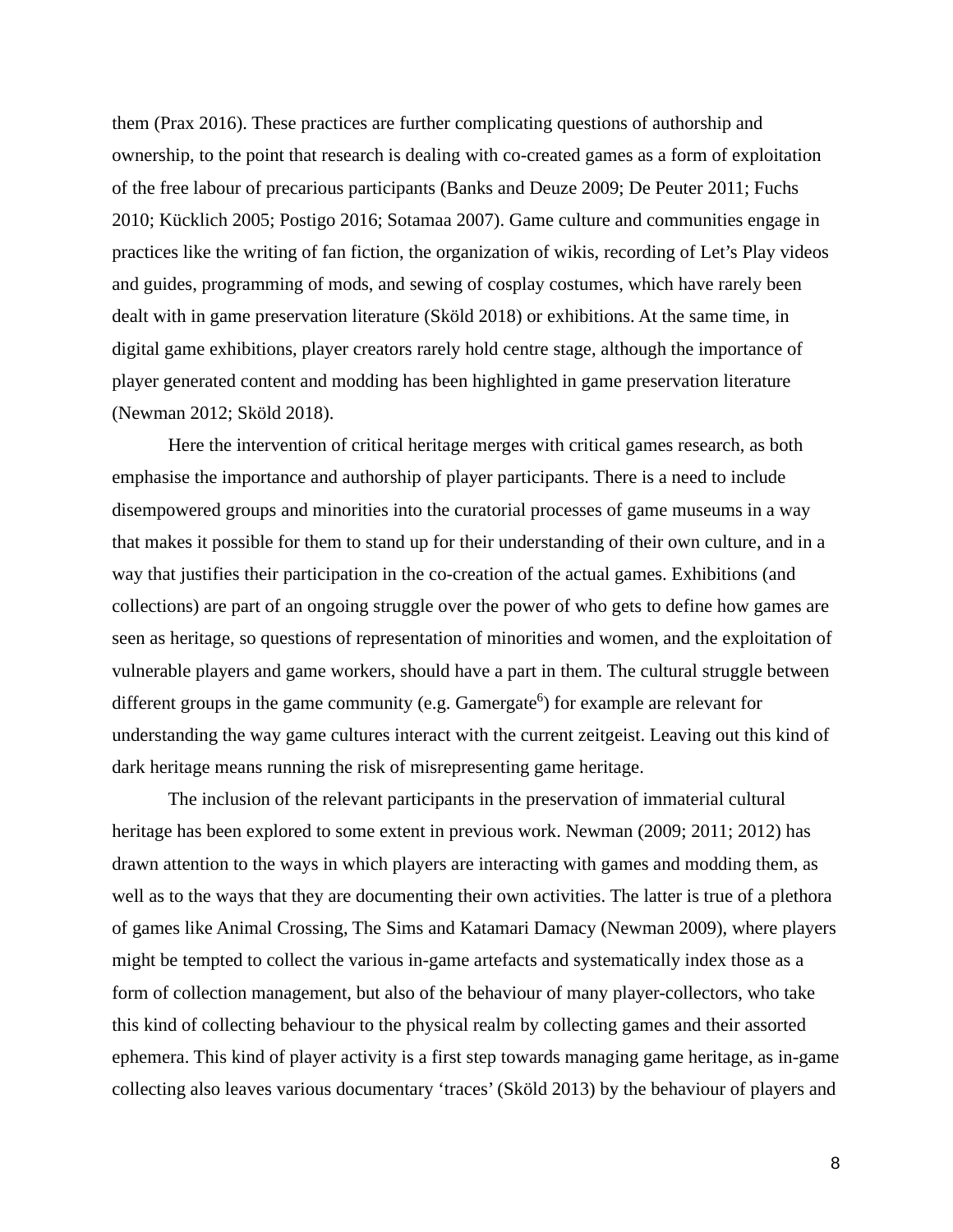player communities, as does physical collecting and the collection management presence of online collectors. This is perhaps best exemplified by the practice of walkthroughs, which are player written texts that explain the contents games and what is needed in order to successfully play them, thus showing games as 'rules and systems *in* and *at* play' (Newman 2011, 122).

The work of Swalwell, Ndalianis, and Stuckey (2017) and Stuckey et al. (2015) show how player creators can become participants in the preservation of games and game culture also on the institutional level. While there are some limitations to their case studies, mostly that they have been focusing on work with independent game creators and not as much with players and other stakeholders in game culture, their work is showcasing how researchers and game community members can work together to preserve games and game culture. Stuckey et al. (2015) have proposed various participatory working models, ranging from ideas like how the taxonomies used on retrogaming sites can help inform museum work practices and their structures of information and documentation, on to extensive participatory projects, where community generated content is used as the example of how to deal with collections. They have also looked into the participatory nature of game heritage projects, into the ties between collectors and heritage institutions, into how the heritage work done by hobbyists in many ways forms a base for work done by museum professionals, but also on how the hobbyist produced collections (c.f. 'rogue archives'<sup>7</sup> ) have in many cases assembled more complete repositories of information and metadata than actual heritage institutions.

These results can be seen as an example of 'intangible heritage networks' (e.g. Severo and Venturini 2016) in which game heritage is being produced by a wide network of stakeholders, and where the 'cultural heritage community' recreates and nurtures living intangible heritage by working together (Suominen, Sivula, and Garda 2018). At the same time, there seems to be a contradiction between the already participatory reality of the creation of game heritage and the exclusion and biases that still exist in game museums. From the perspective of intangible and critical heritage, the inclusion and empowerment of participants from the practitioners of the respective communities should counteract their marginalization of minorities and offer an alternative to the AHD. In the following, we move on to investigate why this does not seem to be the case for digital game heritage.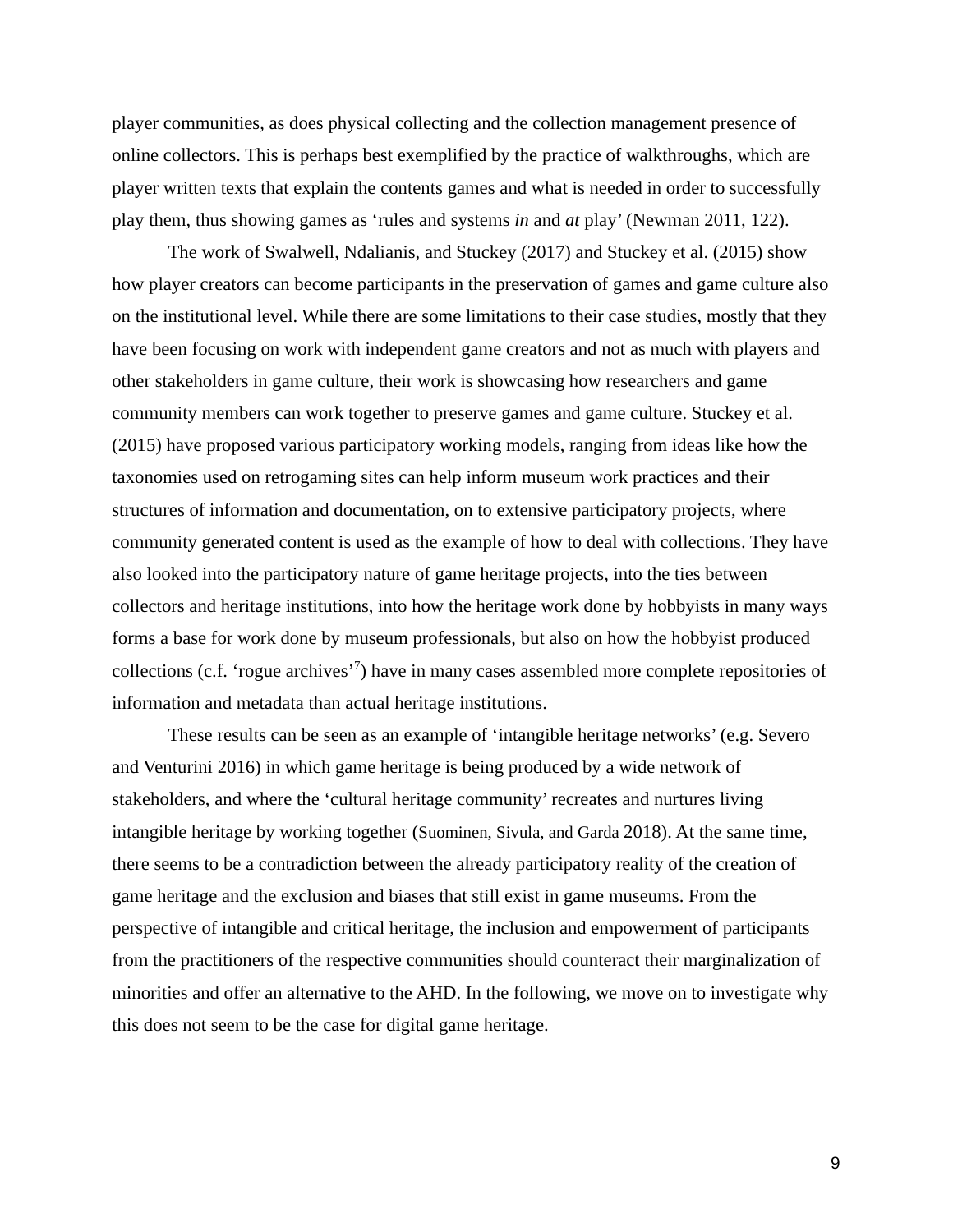## **Replication of the AHD and exclusion**

The historiography of games have largely been born, not out of the work of heritage professionals or historians, but rather out of the work done by hobbyist, collector communities, and game journalists (Suominen 2011). While the 'yearning for old items' and the discussion about how to understand and represent digital game history has to a large extent been born out of game journalism practices and retrogaming<sup>8</sup> communities, these representations of the experiences of (now) middle-aged white males got added traction because of the Internet, which became the place to organise, among other things, participatory game 'museums' (Suominen, Reunanen, and Remes 2015, 87). This focus on nostalgia also lead to the centrality of iconic symbols such as Super Mario, Pac-Man, or Lara Croft, that can act as powerful triggers for shared nostalgic experiences, even if the players have experienced the games in widely different actual embodied play situations.

The hobbyist communities have been the trailblazers of game heritage preservation and only more recently have various institutional heritage stakeholders, like national libraries, various game preservation initiatives, run by collectors as well as established museums, gotten involved. However, the bias in the exhibition of games seems not to be a result of this shift that Suominen, Sivula, and Garda (2018, 181) identify as a shift from 'non-authorised and selfauthorised' game heritage to 'officially authorised heritage'. The game heritage discussion has not abandoned the discourse produced by game journalists and retrogaming communities, but is rather expanding on it. Thus, the discourse produced by the participants seems to emulate some of the logics of the AHD like the focus on objects, the representation of the past from one monolithic perspective, and the exclusion of minorities.

Writing about how collectors acquire and justify their acquisitions, Belk (1994, 320) points out how they simultaneously remove objects from the sphere of commodities, and ritually transform them into personally, as well as socially, significant objects. The objects removed from everyday life become 'sacred' objects, with meanings that exceed their utilitarian and aesthetic endowment. This is true for both hobbyist collections and professional museum collections. There are, however, significant differences, too. Hobbyist collecting may sometimes be actually more about accumulating, hoarding and investing (Belk et al. 1991) or about creating 'fetish objects' (Pearce 1994) that are mostly detached from any context, whereas a professional museum ideally should be more interested in systematic collections, where the socio-cultural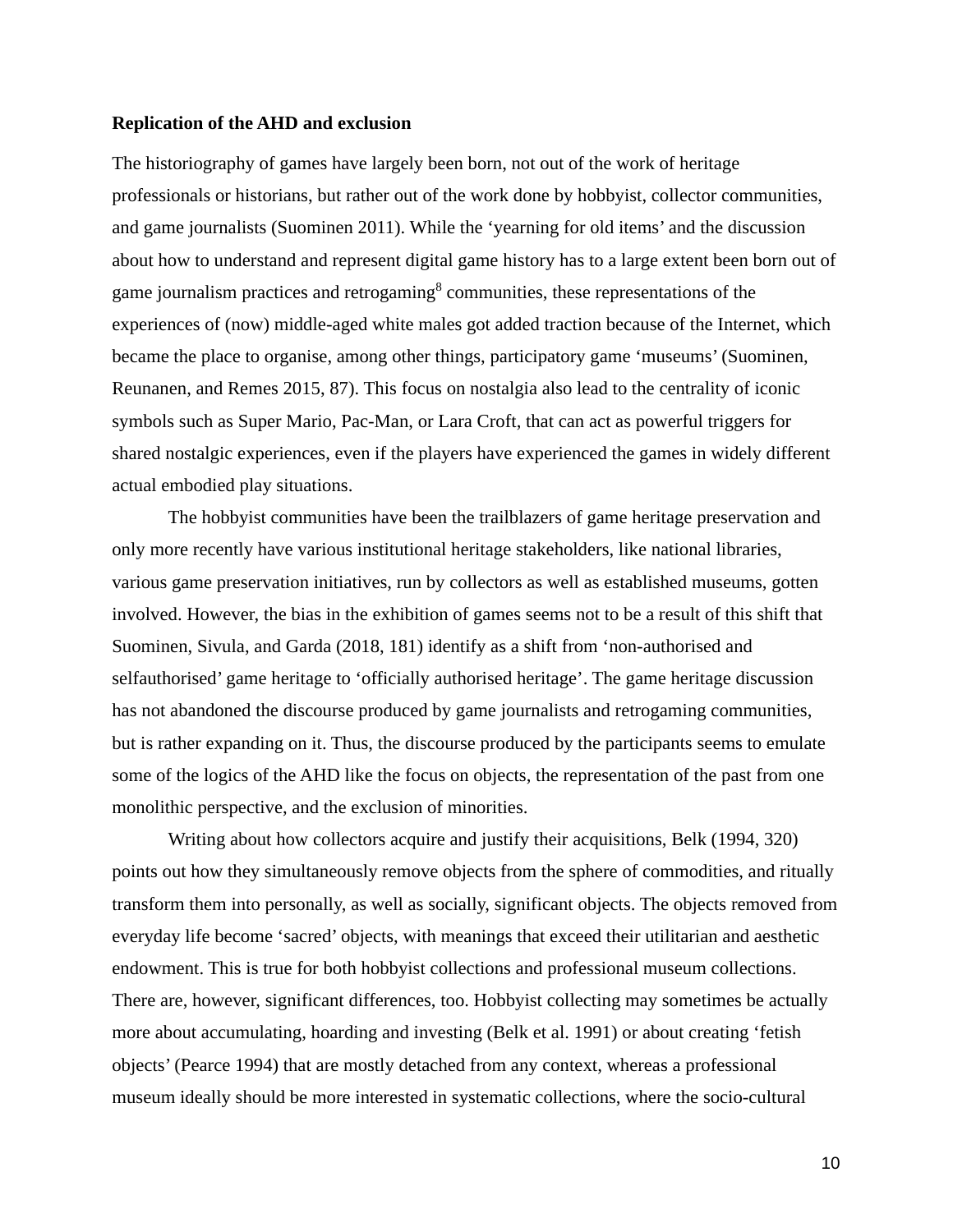context and provenance would be more in line with an intangible heritage approach. The contextless approach that collectors utilise still continues, although collectors are themselves a living part of this very context, and would be in an ideal position to document their personal involvement with the objects collected.

Moncunill-Piñas (2017, 5) has researched 'amateur museums' and noticed how they are simultaneously both 'producers and consumers of their own museographic activity'. By this she means that they are naturalizing the subjects they are dealing with by making them be perceived as natural and unchanging, instead of 'historical and arbitrary'. At the same time, they are empowering themselves to be part of the heritage discourse by giving themselves a voice as amateurs dealing with a professional topic, and thus taking over power positions that enable them to choose whether to break, use, resist, or adapt to the conventions at use in professional museums. Thus, they are both expressing doubts about their museographic expertise, as well as critiquing professional museums (Moncunill-Piñas  $2017$ ,  $15 - 17$ ). The same kinds of logics can be applied to participatory game heritage work, where amateur museums and collectors are likewise involved in both naturalizing their particular perspective on games, but also empowering themselves by displaying mostly playable content instead of objects behind glass. Amateur game museums and mimic the workings of professional museums in their exhibitions and collections, express doubts on how legitimate their museographic endeavours are, and criticise and distrust professional museums for the lack of playable content and interactivity. This is ironic in a way. While amateur museums rightly distrust professional museums from a perspective of critical heritage, they seem to be mostly concerned about emulating the appearance of a professional museum, which includes a focus on sacred objects and a naturalised vision of heritage, i.e. AHD. Their biggest strength, their alternative approach to heritage and its meanings, seems to be what they are most in doubt about.

Another attribute of an AHD is that it becomes very difficult to propose competing versions of heritage, since the self-referential nature of the discourse 'continually legitimises itself and the values and ideologies on which it is based' (Smith 2006, 30). Game heritage is defined by and for the people included in it, but not by those who are left outside. This process of defining by excluding can be seen in action in the ways 1980s UK game magazines defined the 'gamer identity' by leaving out certain elements, notably readers' parents, women, and analogue game players (Kirkpatrick 2012). A similar process can be seen in the 1980s Finnish hobbyist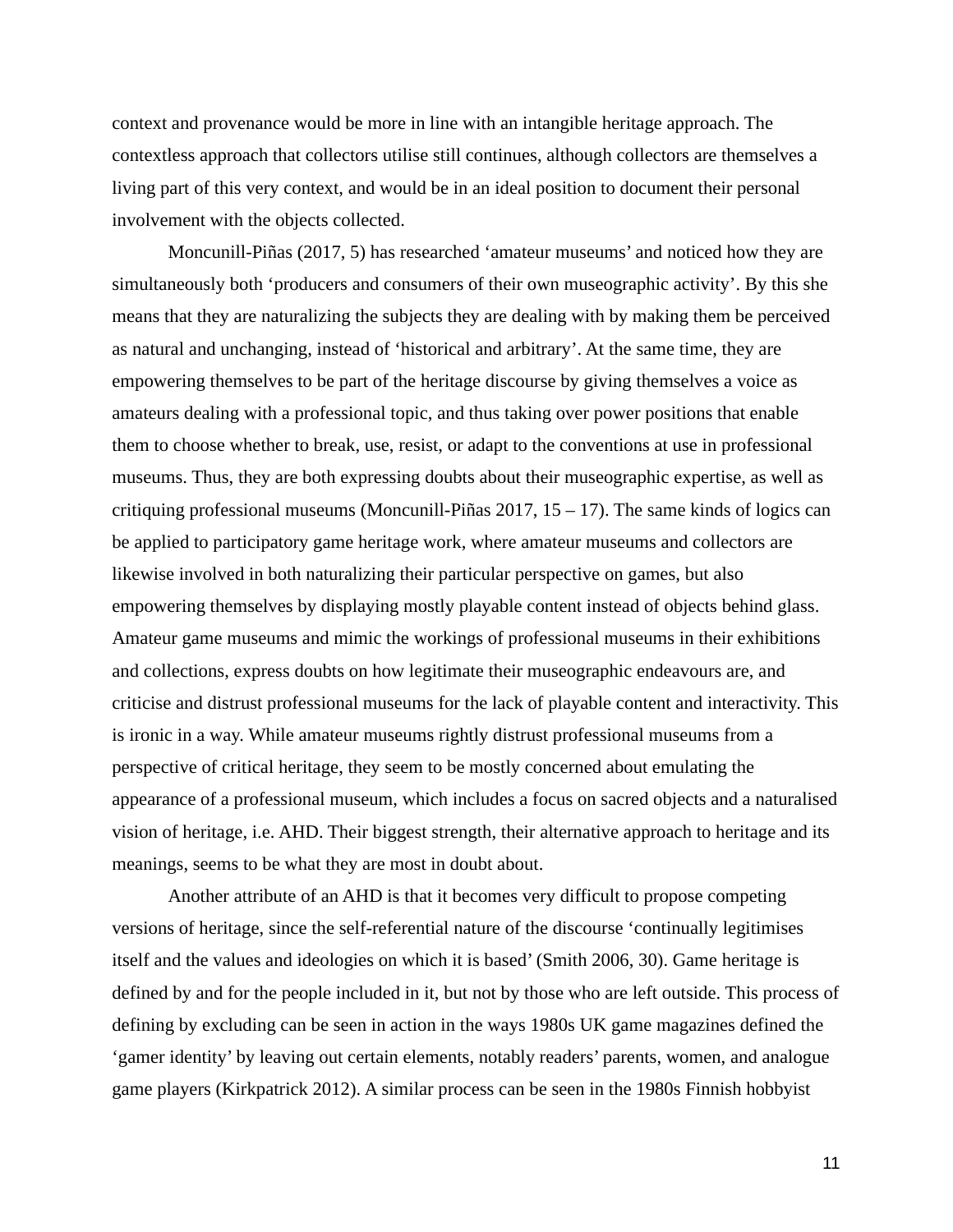fanzines dealing with home computers and games, as they are also a stage for competing definitions, and a push for separating the 'real' members of game cultures from those who are seen to not be part of those cultures (Nylund 2016). Given this context, it is easy to see how the symbols and monuments of game heritage are defined by an ongoing negotiation, which makes game cultures, play communities and their symbolic meanings on the one hand malleable and susceptible to change, but on the other hand also shows that this exclusion of certain groups has been happening for decades, and is deeply ingrained in the definition of game heritage.

By examining what kinds of groups get accepted as members of game cultures, we can grasp a better understanding of the power relations involved in defining those groups in the first place. Shaw (2010, 407 - 409) notes how the early history of electronic media is an evolution of technical efficiency, but also an evolution in negotiating cultural and social issues. These issues actually define who can be part of a particular culture and who can speak about its values, and who may not. Retrogaming and game collecting communities are aiming for a very specific idea of what game heritage as one that is based on commercially successful titles and symbolic characters, brands, and platforms. There is also an implicit focus on global game brands and the bestselling and most well-known titles that have been produced by it. The AHD does not tell the whole story, but rather a smoothed out version produced by the retrogaming communities and game journalists. The discourse of game heritage demands that stories related to gender, class, and race are omitted, as well as aspects of labour history etc. (c.f. Smith 2006, 30). There are countless variations of this authorised story, the one where symbolic characters and games are made to stand in for the plethora of games (both commercial and non-commercial), players (class, gender, race), the working conditions of the game industry, as well as the more negative aspects of games and player cultures, told in many collections and museums worldwide.

Game heritage is thus based on the AHD, but it is also replicating it, and the version seen in countless game exhibitions is starting to be naturalised. The fetishizing of the original, reliance on global 'symbolic' brands, characters, platforms, and companies, has resulted in eerily similar game exhibitions worldwide. Thus, the aforementioned Game On left out its more critical components when it became a touring exhibition (Stuckey 2012), which is a decision based not only on technological affordances, but also on curatorial choice. Similarly, Nexon Computer Museum, Stockholm Game Museum, the National Videogame Museum, but also Computerspielemuseum in Germany, ViGaMus in Italy, and the Nostalgia Box in Australia, all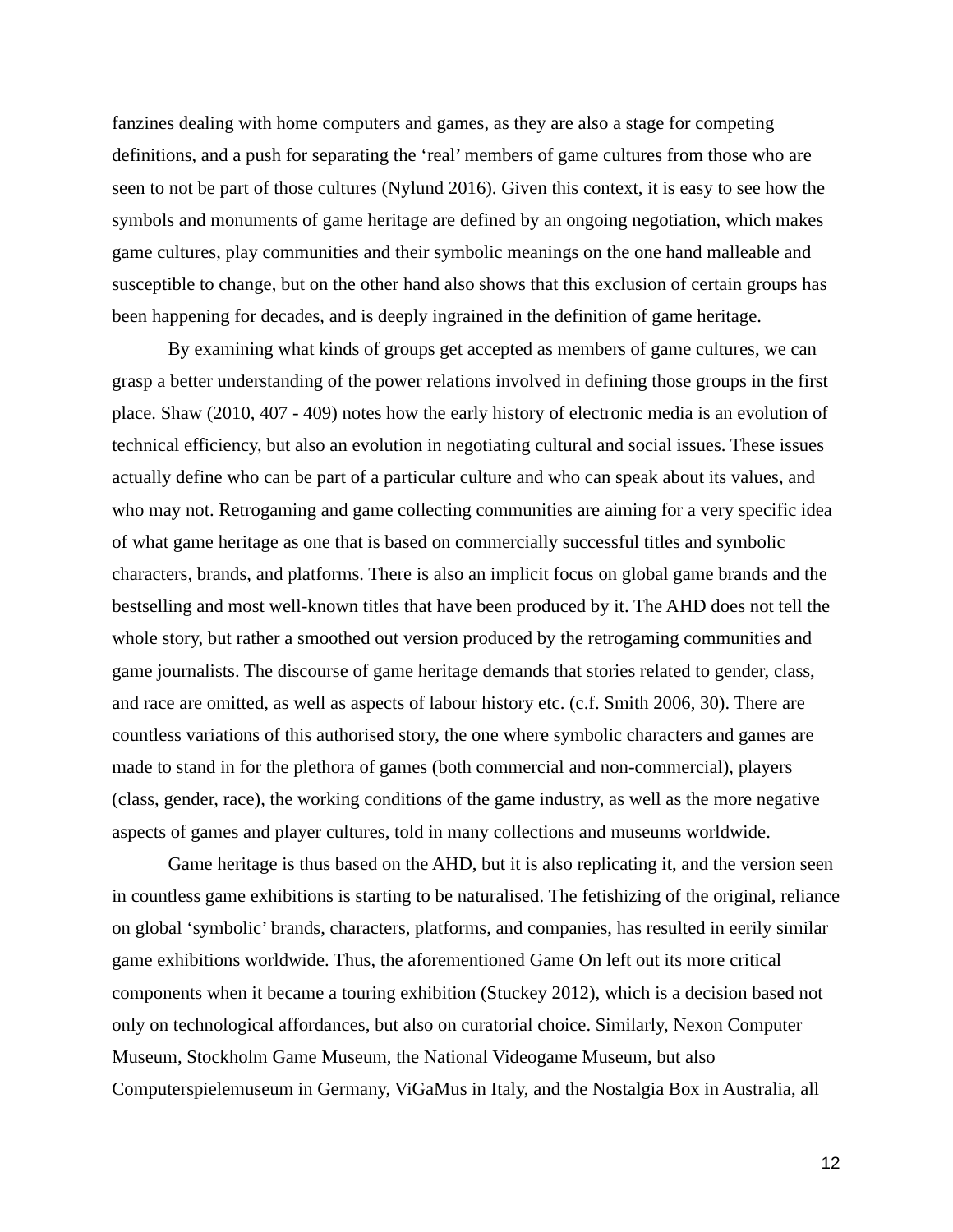tell a very similar story of the global game industry and its most well-loved symbolic characters and games. They are all naturalizing the discourse that started with retrogamers, hobbyist collectors, game journalists and game enthusiasts turned museum curators, and it is starting to be difficult to think of game heritage in any other terms than the ones laid out in this AHD.

While the above examples are all professional museums in the sense that they are operating with permanent staff, Wirtala Retro Gaming Museum is another kind of example, which is based entirely on the game collection of a 10-year old boy from rural Finland. What is perhaps most telling here is that all of these have produced very similar exhibitions. While the level of production is of course much more polished in the more professional museums, the actual content and curatorial angle of all of the examples mentioned are very similar. The point here is that when game collectors and members of participatory game heritage networks start dealing with the history and heritage of games, they do so by replicating the discourses set up earlier. When game collectors (be they 10 years old or older) start to deal with game heritage, they are very much focused on the kind of naturalised and tangible heritage that defines the AHD, not by being critical and reflexive of the heritage process.

## **Participation and reflexivity**

As we have seen, game collectors and amateur museums have internalised the logic of the AHD that has been criticised by the work on critical and intangible heritage. The hobbyists and participant reproduce game heritage with a focus on object rarity, international cultural symbols, and polished products of commercialised game culture, instead of preserving their own experiences, community practices, or local histories. Retrogamers and participatory historians (often middle-aged white males) are the ones who act as gatekeepers maintaining the marginalization of minorities, and this marginalization is being replicated by game museums. Rogue archives and participatory collections are, we argue, thus not a be-all and end-all solution to the imbalance of game heritage. These kinds of participatory actors are inclined to emulate the logics of the AHD of games, and not to provide a more critical and reflexive stance towards collecting.

This happens for many reasons, the main one being that they have internalised the AHD of games and are naturalizing it (Moncunill-Piñas 2017), but also in some cases because of systematic pressure to maintain their business, or because they are making sacred objects (Belk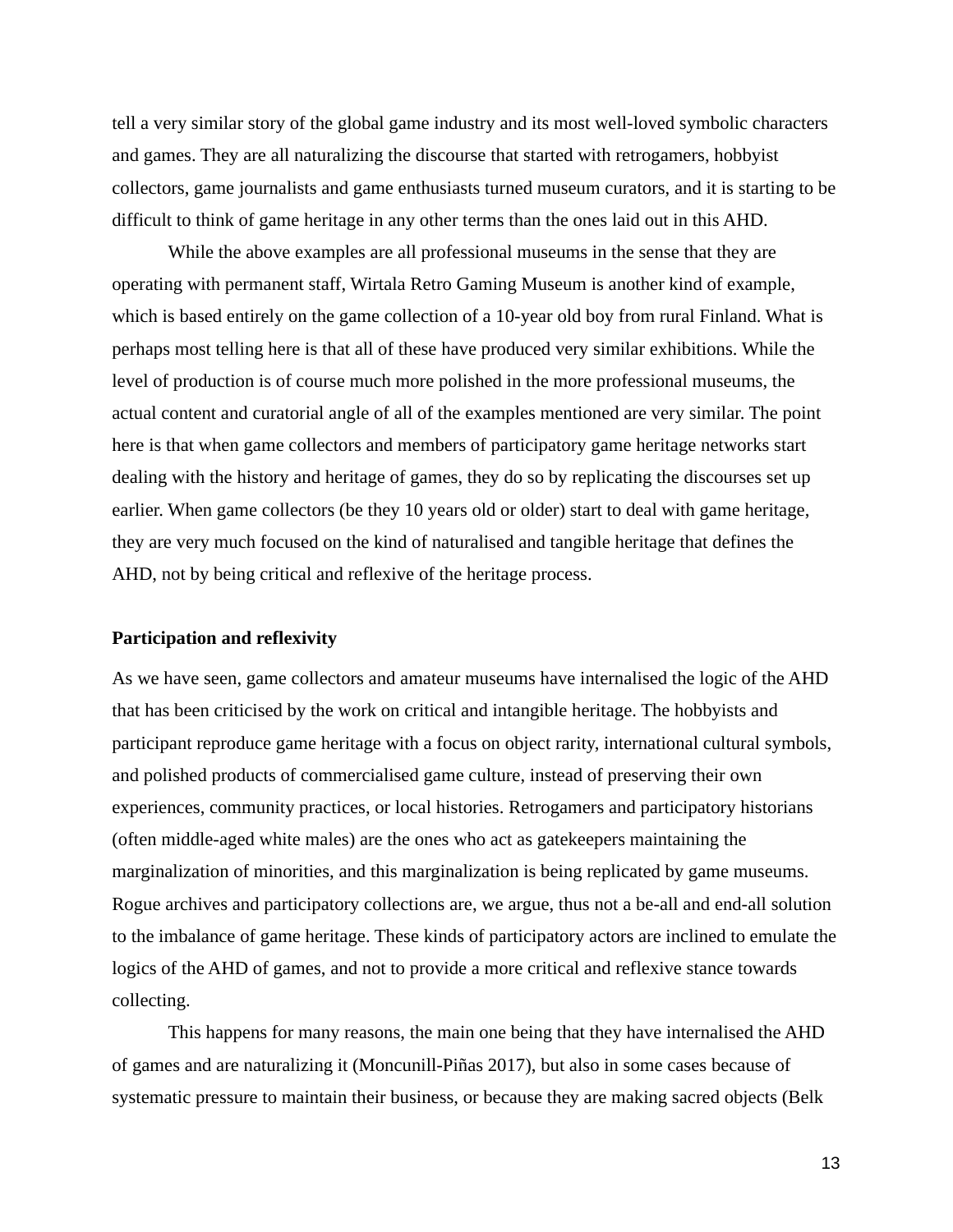1994) and are not interested in understanding their cultural contexts. Thus, amateur game museums and game collectors turned museum curators, are passively receiving the discourse set up by amateur historians, game journalists, and game collectors and passing it on to their heritage work (c.f. Smith 2006, 34). While Smith (2006, 4 - 5) acknowledges how especially heritage institutions in many situations are guarding and replicating authorised heritage instead of providing space for a more inclusive set of cultural actors, in the game heritage formation the actors mostly using their gatekeeping power have this far been hobbyist collectors, game journalists, and the museums that have directly risen out from their activities, not established heritage institutions per se.

# **Steps forward**

Suominen and Sivula (2016) observe that 'oral and written histories' are produced in three different fields: the academic, the public, and the amateur field. The academic field produces refereed publications based on source criticism, while the public field is a 'politically controlled and publicly funded' process, where the institutionalization of heritage mostly takes place. In the case of games, more power has been in the hands of the third field that is the field of amateurs, which consists of 'individuals and groups of hobbyists, even families, selecting meaningful things from the more or less authentic remains of their pasts' (Suominen and Sivula 2016). For Suominen and Sivula, the three fields are interrelated and interdependent, so an 'amateur may find academic research useful', or 'an academic researcher or a politician may also be an enthusiastic amateur'. These findings are a potential starting point for addressing the problem that amateurs are reproducing the very structures of oppression and exclusion that they were hoped to contest.

As a flipside to this, it needs to be pointed out that as game museums are getting more professional and as established heritage institutions are taking an interest in game heritage, it provides possibilities for reflexive thinking and using the power position of institutions to critically assess what game heritage is. In this endeavour, Suominen and Sivula (201) s6uggest a collaboration of the three fields, which can take a number of forms. Museums can educate and improve amateur led preservation initiatives into taking more critical viewpoints of the kinds of game heritage they are setting up. By sharing their curatorial skills and power, established museums are, *ironically,* the ones in a position of offering tools for critically analysing the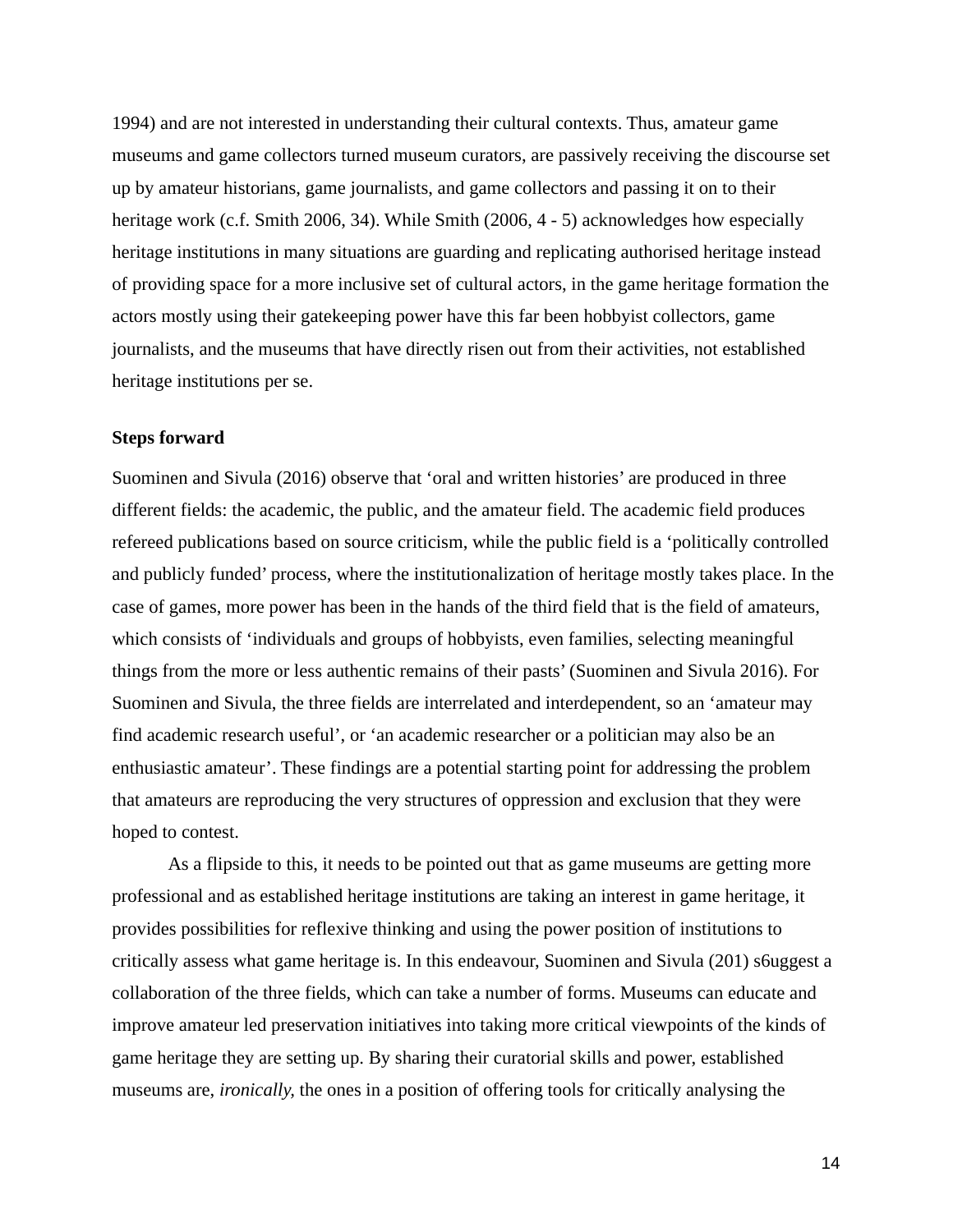heritage work of games, as well as taking a reflexive stance towards the game heritage process. This can be a first step towards helping participatory historians, game collectors, and amateur historians to look at their own lives, histories, and experiences when constructing game heritage.

Maybe the most relevant step forward is to realise that participation and participatory heritage work does not automatically equal the participation of marginalised groups and minorities. As we have seen, encouraging participatory heritage work in combination with games and game culture is no simple or straightforward solution. Participatory heritage work requires a certain level of knowledge about game culture and communities that makes it possible to find, invite, protect, and empower marginalised groups as a central focus for preserving intangible and critical game heritage. The massive differences between different subcultures and groups in the games culture and broader gaming community that were mentioned above as one of the very reasons for the need of intangible game heritage also means that it is easy to miss parts of that game culture when working with hobbyists.

Instead of whitewashing game heritage, there is a need to engage with it critically. As games are included into the hallowed halls of museums, there is an opportunity to engage with their dark heritage, e.g. game addiction, the military-entertainment complex, gender and race representations, exploitation of player creators as well as game workers, and the ways in which some of these issues can be addressed. There are positive examples of including researchers and civil rights activist in the exhibition of problematic games to offer added context while still displaying a part of the dark heritage of games (Nylund 2018, 7). Also here participation of players and enthusiasts does not and cannot work as a one-stop solution, but could even pose a problem, as game collectors and participatory historians need to see beyond a 'naive happiness' of being able to actually preserve and exhibit their favourite hobby in order for them not to replicate the problematic qualities and assumptions that are part of game culture. What is instead needed is a self-reflection and reflexivity about what parts of the hobby should be preserved and how that could be done in an appropriate and ethical manner that includes elements of the hobby that are not familiar to them personally, or ones they would not like to show or contemplate.

This said, we need also to understand that not all game exhibitions recreate and internalised the AHD of games. Rainbow Arcade, a changing exhibition on display at the Schwules Museum in Berlin from 2018 - 2019, dealt explicitly with a queer history of games, while Play Beyond Play at the National Swedish Museum of Science and Technology and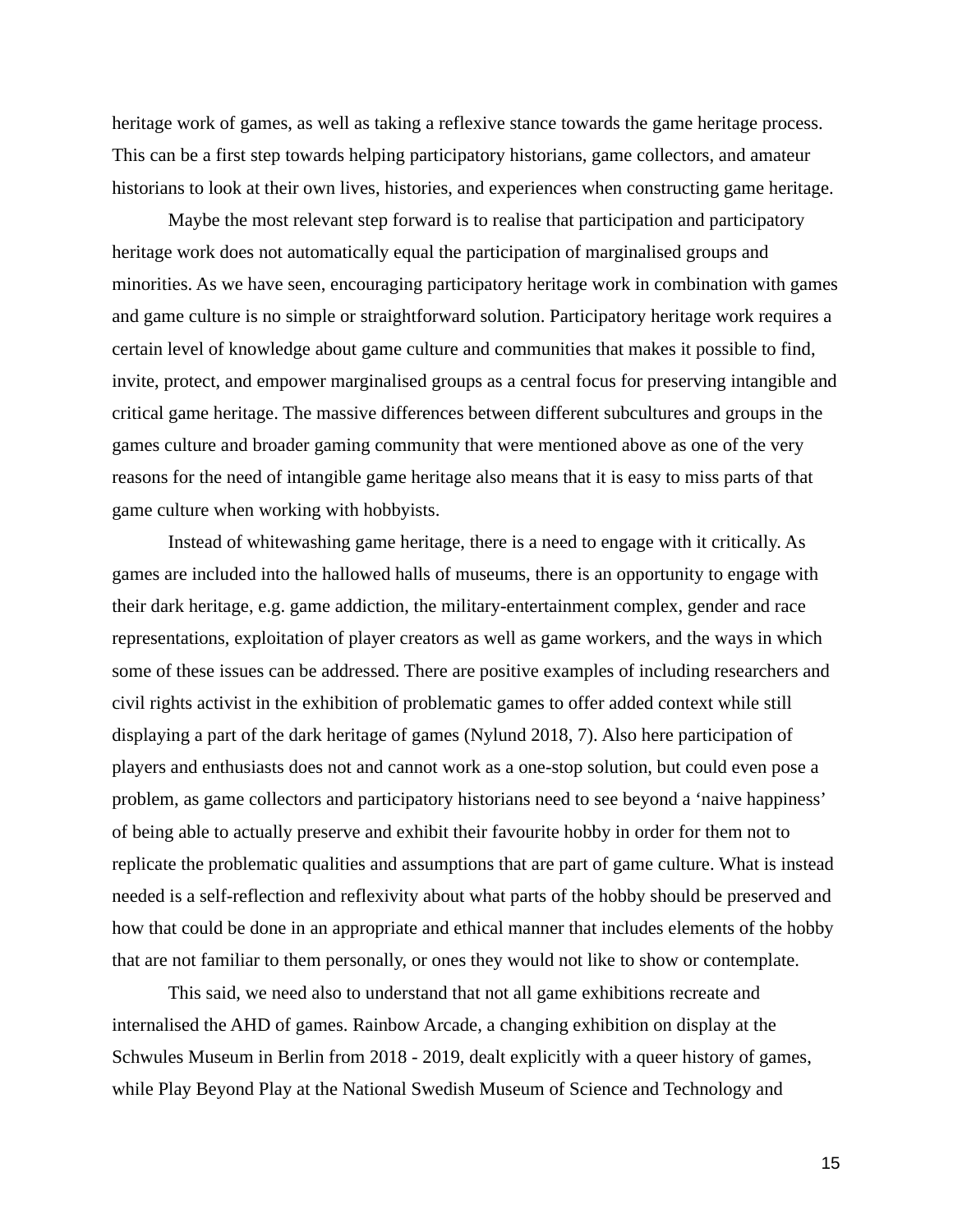Videogames: Design/Play/Disrupt at the Victoria and Albert Museum in 2018 - 2019 deal with aspects of problematic gaming and gives a voice to player sensibilities. Similarly, the Finnish Museum of Games deals explicitly with Finnish games and gaming, not only in the field of commercial game development, but also in the vast undergrowth of hobbyist produced games. It also touches upon problematic games, and on games of ethnic minorities. These are some of the first examples of using various kinds of critical frames for expanding our understanding of what game heritage is, by not focusing on the AHD of successful international game brands.

We need to understand that hobbyist collectors and retrogamers are not themselves standing outside of capitalist hegemony, commodified culture, and racism, and sexism. We do need to make sure that the kind of cooperation described by Suominen, Sivula, Garda (2018) stays critical. It is thus important for both participatory game heritage and for traditional heritage institutions involved with games, to be reflexive about what kinds of values they are passing on as game heritage. However, it is central to maintain that this collaboration is not a full solution to the challenge of dismantling the AHD. The positive examples that we have pointed to are taken from liberal institutions in the Nordic Countries and in Germany, where museum professionals can generally be expected to have an interest in introspection and self-reflection, making them more inclined *not* to act like gatekeepers of heritage, but rather provide critical perspectives when dealing with topics. This means that our approach is based on an assumption of inclusive and democratic institutions and might not work if those are absent or be able to stand up to outside pressure on these institutions. The will for self-critical work and introspection on the side of museum professionals is considerably easier to assume when discussing inclusive game heritage in comparison to the way heritage is used as a legitimization of nation states and colonial land claims in Australia.

## **Conclusion**

This paper's aim is to combine theoretical perspectives from cultural heritage research and game studies to provide a critical perspective on the cultural heritage process of digital games. The relevant concepts from heritage research used in this paper are intangible and critical heritage, which act as interventions that react against AHD, with the aim to broaden the represented cultural heritage and to refocus it on human culture and shared community practices instead of sanctified objects and justifications of nation-state power. The concepts of intangible and critical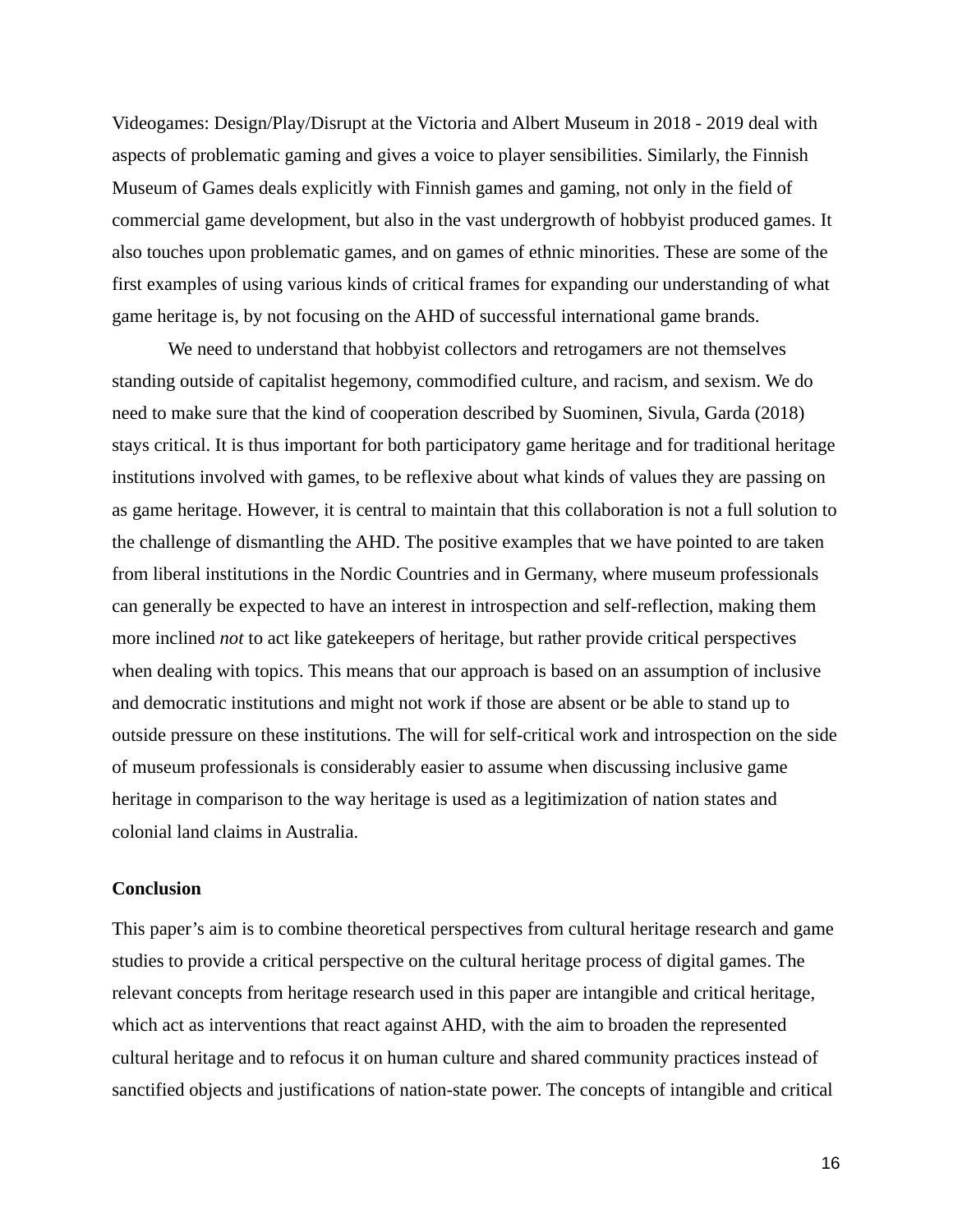heritage suggest that the inclusion of players and game communities into the game heritage process could offer a more diverse heritage discourse. Games are in a special situation here because hobbyists, fans, rogue archives, and similar player participants have in the past driven the preservation of game culture, and because their behaviour in itself is documenting and preserving the activity of play.

However, we show how participatory historians, retrogamers, hobbyist collectors, and game journalists reproduce a kind of AHD of games, which yet again builds up symbols and monuments from game characters and brands, instead of being open to more diverse and inclusive heritage constructs. Play, as a form of intangible heritage, is overlooked in most amateur heritage work, which results in 'fetishistic' collections of game rarities and other collector items, instead of collections, which are noted by their openness for dialogue and context information. Thus, participatory practices in collector run game museums tend to produce a version of game heritage, which is implicitly working towards the same kind of onesided understanding of games that has been criticised heavily in game studies lately. Museums and other professional heritage institutions thus need to work towards systematic and reflexive long-term preservation of game heritage in their collections, instead of building an understanding of game heritage based on fetishistic collections of brands and powerful symbols. The critical expertise of various kinds of museum professionals is furthermore needed in order to look beyond an authorised discourse, and start incorporating the varicoloured practices of actual play and play communities into our understanding of game heritage.

#### **Notes**

- $\Box$  Triple-A, as in AAA, is an informal classification for digital games which is analogous to the film industry term of 'blockbuster'. Triple-A gamer are produced and distributed by a wellknown publisher and have higher development and marketing budgets.
- $\blacksquare$  The Game On and its follow up Game On 2.0 have been on display in institutions as varied as the Helsinki City Art Museum, the Swedish National Museum of Science and Technology, Blooming Investment in Shenzhen, the Science Museum in London, VAM Design Center in Budapest, the Australian Centre for the Moving Image, Melbourne. Game On initially included many features exploring the social condition of games production and reception, which were dropped from touring versions of the exhibition (Stuckey 2012).
- **Located in Frisco, Texas, the National Videogame Museum was founded with the help of** a Kickstarter campaign in 2011, and it is based on the personal collections of its three founders.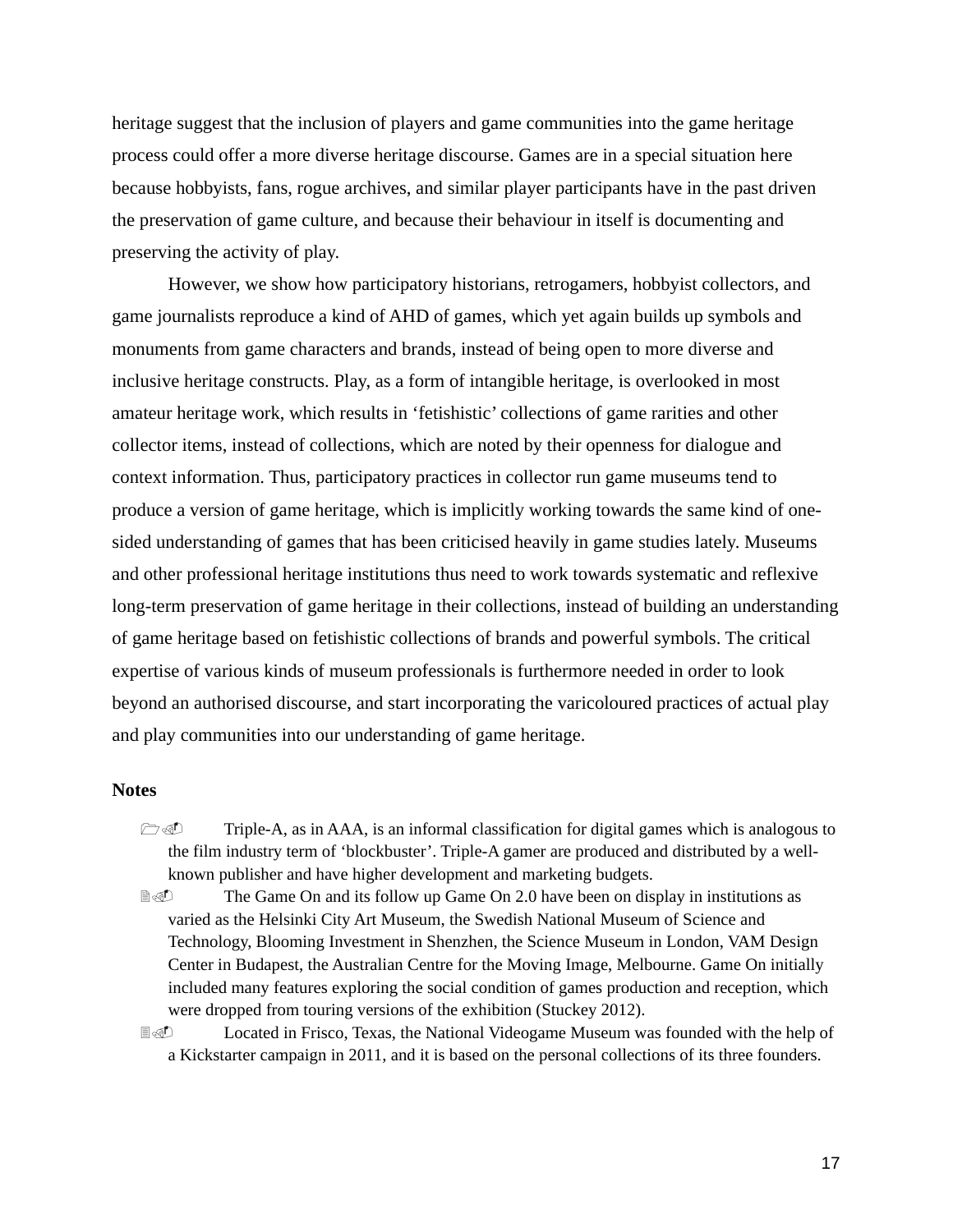- **The Nexon Computer Museum, located on Jeju Island in South Korea, is partly funded by** South Korean online game developer Nexon, and it deals primarily with international game history.
- Stockholm Game Museum is a privately run game museum focusing on playable games. The museum deals with international game history and its symbolic consoles, characters, and brands.
- **S**<sup>§</sup> Gamergate refers to a harassment campaign that was mainly conducted through the use of the hashtag #gamergate. Gamergate is still ongoing (Mortensen 2018), targeting women in gaming and in the games industry.
- Rogue archives are understood to cover the practices of nonprofessional archivists, who preserve various forms of media culture, including games, on the Internet (De Kosnik 2016).
- $\mathcal{L}$  Suominen, Reunanen, and Remes (2015, 77) define retrogaming as 'the practice of playing and collecting original ('classic') video and computer games of the 1970s, 1980s, and early 1990s, or using, for instance, emulators for playing them', but also as a cultural form consisting of 'other activities, such as the production of a broad range of consumer products, textiles, accessories, game related music videos, literature as well as various artistic, museum and academic practices, and the online circulation of game-oriented information and discussion'. Retro-gaming thus becomes both a player and consumer stance, but also a cultural production stance which deals with 'aesthetic expression, experiential arts and research, institutional game preservation, discourse of taste'.

#### **Disclosure statement**

No potential conflict of interest was reported by the authors.

# **Funding**

Olli Sotamaa's work was supported by the Academy of Finland project Center of Excellence in Game Culture Studies (CoE-GameCult, 312395).

#### **Reference**

- Aarseth, E. 2007. "I Fought the Law: Transgressive Play and The Implied Player." In *Situated Play: Proceedings of the Third International Conference of DiGRA*, edited by A. Baba, 130-133. Tokyo, Japan: University of Tokyo.
- Banks, J., and M. Deuze. 2009. "Co-Creative Labour." *International Journal of Cultural Studies* 12 (5): 419–431.
- Barthes, R. 1977. *'The Death of the Author',* In *Image, Music, Text.* London: Fontana.
- Barwick, J., J. Dearnley, and A. Muir. 2011. "Playing Games with Cultural Heritage: A Comparative Case Study Analysis of the Current Status of Digital Game Preservation." *Games and Culture* 6 (4): 373–390.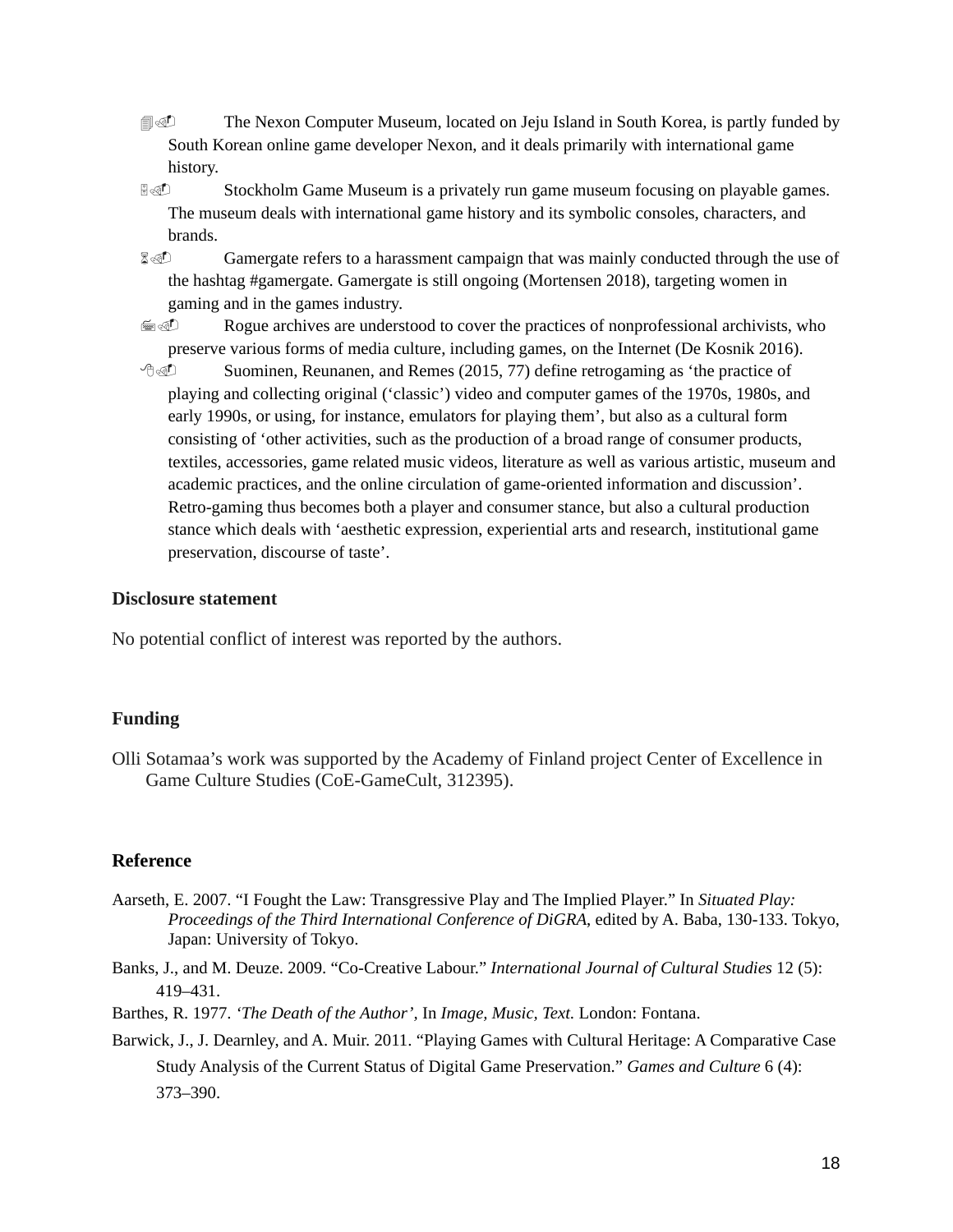- Belk, R. W., M. Wallendorf, J. Sherry, and M. B. Holbrook. 1991. "Collecting in a Consumer Culture." In *Highways and Buyways*, edited by R. W. Belk, 178-215. Provo, UT: Association for Consumer Research.
- Belk, R. W. 1994. "Collectors and Collecting." In *Interpreting Objects and Collections*, edited by S. M. Pearce, 317–326. London and New York: Routledge.
- Carman, J. 2010. "Promotion to Heritage: How Museum Objects Are Made." *Encouraging Collections Mobility: A Way forward for Museums in Europe*, edited by S. Pettersson, M. Hagedorn-Saupe, T. Jyrkkiö, and A. Weij, 74–85. Helsinki: Finnish National Gallery.
- Coleman, L.-E. S. 2015. "The Socially Inclusive Museum: A Typology Re-imagined." *The International Journal of the Inclusive Museum* 9 (2): 41-57.
- Consalvo, M. 2017. "When Paratexts Become Texts: De-Centering the Game-as-Text." *Critical Studies in Media Communication* 34 (2): 177–183.
- De Kosnik, A. 2016. *Rogue Archives: Digital Cultural Memory and Media Fandom*. Cambridge, MA and London: MIT Press.
- De Peuter, G. 2011. "Creative Economy and Labor Precarity: A Contested Convergence." *Journal of Communication Inquiry* 35 (4): 417–425.
- Delve, J., and D. Anderson (eds.). 2014. *Preserving Complex Digital Objects*. London: Facet Publishing.
- Ermi, L., and F. Mäyrä. 2005. "Fundamental Components of the Gameplay Experience: Analysing Immersion." In *Changing Views - Worlds in Play: Proceedings of the Second International Conference of DiGRA*, edited by S. de Castell and J. Jenson, 15-27. Vancouver, Canada: University of Vancouver.
- Fuchs, C. 2010. "Labor in Informational Capitalism and on the Internet." *The Information Society* 26 (3): 179–196.
- Greenhill, E. H. 1992. *Museums and the Shaping of Knowledge*. London and New York: Routledge.
- Guins, R. 2014. *Game after: A Cultural Study of Video Game Afterlife*. Cambridge, MA and London: MIT Press.
- Guttenbrunner, M., C. Becker, and A. Rauber. 2010. "Keeping the Game Alive: Evaluating Strategies for the Preservation of Console Video Games." *International Journal of Digital Curation* 5 (1): 64–90.
- Hamari, J., and M. Sjöblom. 2017. "What Is ESports and Why Do People Watch It?." *Internet Research* 27 (2): 211–232.
- Jenkins, H. 2006. *Convergence Culture: Where Old and New Media Collide*. New York and London: New York University Press.
- Jenkins, H., S. Ford, and J. Green. 2018. *Spreadable Media: Creating Value and Meaning in a Networked Culture*. New York and London: New York University Press.
- Kirkpatrick, G. 2012. "Constitutive Tensions of Gaming's Field: UK Gaming Magazines and the Formation of Gaming Culture 1981–1995." *Game Studies* 12 (1).
- Kücklich, J. 2005. "Precarious Playbour: Modders and the Digital Games Industry." *Fibreculture* 5 (1).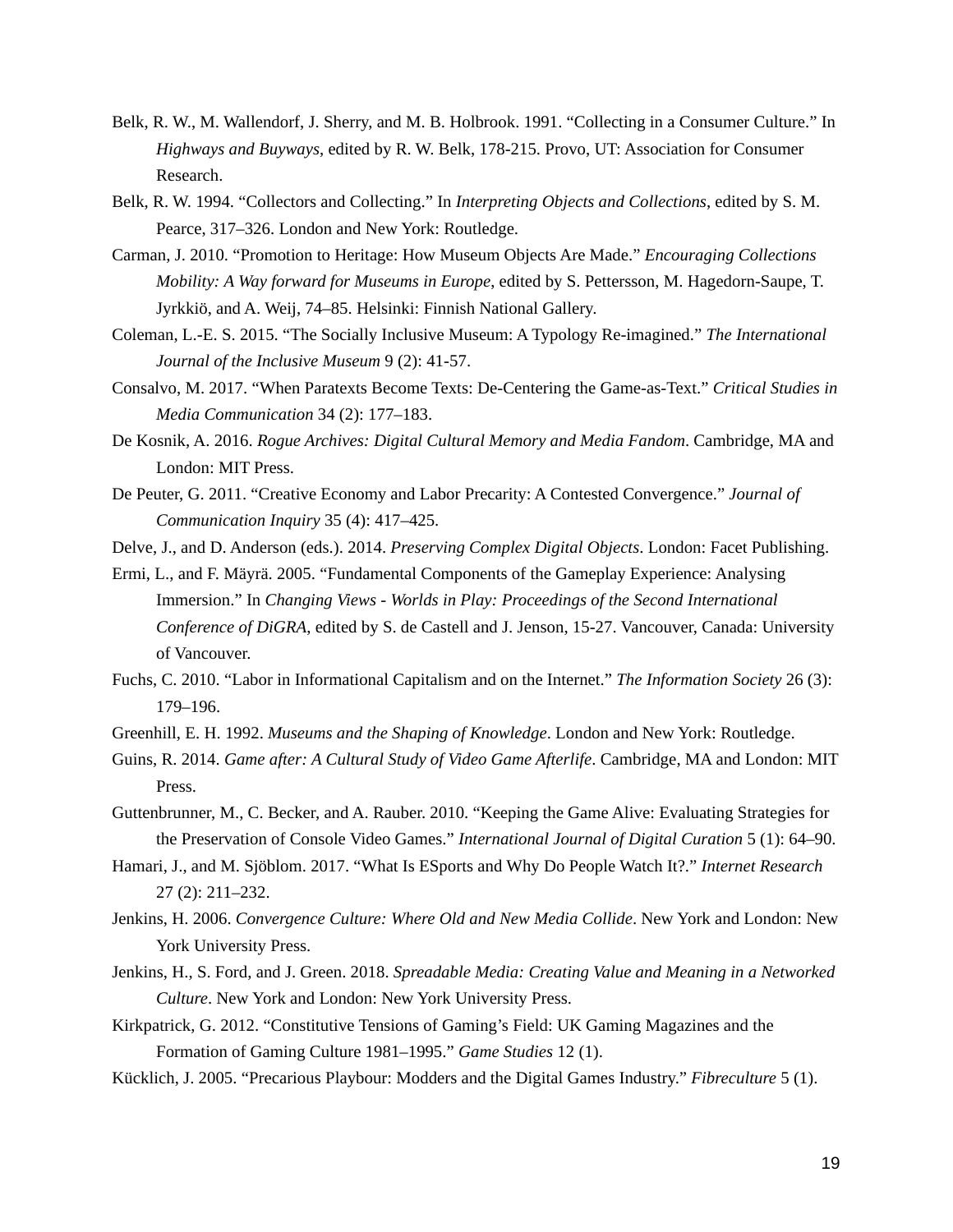- Lowood, H., D. Monnens, A. Armstrong, J. Ruggill, K. S. McAllister, Z. Vowell, and R. Donahue. 2009. Before It's Too Late: A Digital Game Preservation White Paper. *American Journal of Play* 2 (2): 139-166.
- MacDonough, K., R. Fraimow, D. Erdman, K. Gronsbell, and E. Titkemeyer. 2016. "On the EVE of Preservation: Conserving a Complex Universe." In *Internet Spaceships are Serious Business: An Introduction to Eve Online*, edited by M. Carter, K. Bergstrom and D. Woodford, 210–220. Minneapolis: University of Minnesota Press.
- MacLeod, S. 2001. "Making Museum Studies: Training, Education, Research and Practice." *Museum Management and Curatorship* 19 (1): 51–61.
- Moncunill-Piñas, M. 2017. "The Practice of Everyday Museum Making: Naturalization and Empowerment in the Amateur Consumption of Museographic Language." *European Journal of Cultural Studies*. Online First.
- Mortensen, T. E. 2018. "Anger, Fear, and Games: The Long Event Of# GamerGate." *Games and Culture* 13 (8): 787–806.
- Newman, J. 2009. "Save the Videogame! The National Videogame Archive: Preservation, Supersession and Obsolescence." *M/C Journal* 12 (3).
- Newman, J. 2011. "(Not) Playing Games: Player-Produced Walkthroughs as Archival Documents of Digital Gameplay." *International Journal of Digital Curation* 6 (2): 109–127.
- Newman, J. 2012. *Best before: Videogames, Supersession and Obsolescence*. London and New York: Routledge.
- Nylund, N. 2016. "The Early Days of Finnish Game Culture: Game-Related Discourse in Micropost and Floppy Magazine in the Mid-1980s." *Cogent Arts and Humanities* 3 (1).
- Nylund, N. 2018. "Constructing Digital Game Exhibitions: Objects, Experiences, and Context." In *Arts*, 7, 103. Multidisciplinary Digital Publishing Institute.
- Parlett, D. 1999. *The Oxford History of Board Games*. Oxford: Oxford University Press.
- Pearce, S. M. 1994. "Collecting Reconsidered." In *Interpreting Objects and Collections*, edited by S. M. Pearce, 193–204. London and New York: Routledge.
- Pinchbeck, D., D. Anderson, J. Delve, G. Alemu, A. Ciuffreda, and A. Lange. 2009. "Emulation as a Strategy for the Preservation of Games: The KEEP Project." In *Breaking New Ground: Innovation in Games, Play, Practice and Theory*: Proceedings of DiGRA. London: Brunel University.
- Postigo, H. 2016. "The Socio-Technical Architecture of Digital Labor: Converting Play into YouTube Money." *New Media and Society* 18 (2): 332–349.
- Prax, P. 2016. "Co-Creative Game Design as Participatory Alternative Media." PhD Thesis. Uppsala: Acta Universitatis Upsaliensis.
- Prax, P., B. Sjöblom, and L. Eklund. 2016. "GameOff: Moving Beyond the 'Original Experience' in the Exhibition of Games." *SIRG Research Reports* 2016: 1–17.
- Severo, M., and T. Venturini. 2016. "Intangible Cultural Heritage Webs: Comparing National Networks with Digital Methods." *New Media and Society* 18 (8): 1616–1635.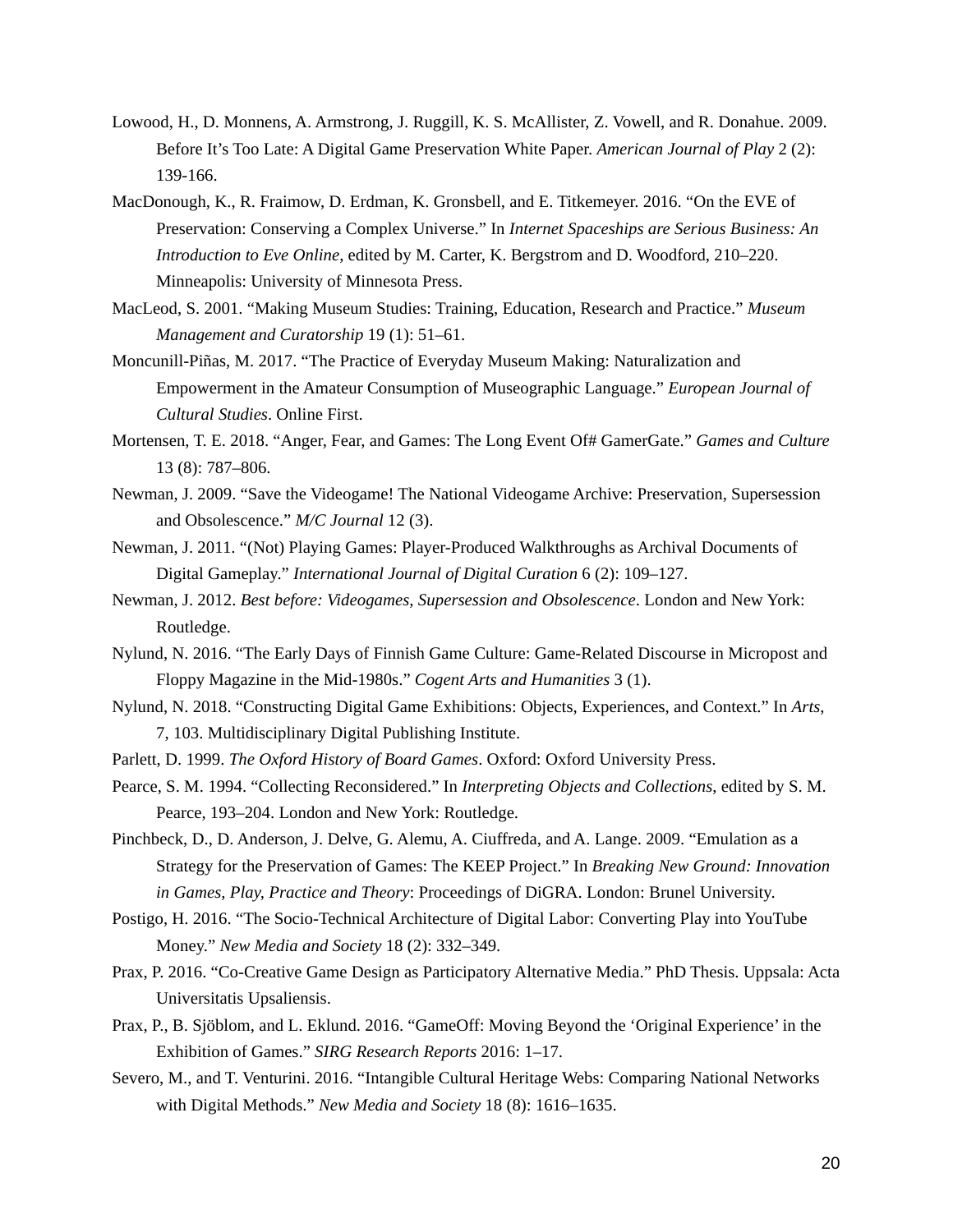- Shaw, A. 2010. "What Is Video Game Culture? Cultural Studies and Game Studies." *Games and Culture* 5 (4): 403–424.
- Sicart, Miguel. 2014. *Play Matters*. Cambridge, MA and London: MIT Press.
- Sjöblom, M., M. Törhönen, J. Hamari, and J. Macey. 2019. "The Ingredients of Twitch Streaming: Affordances of Game Streams." *Computers in Human Behavior* 92: 20–28.
- Sköld, O. 2013. "Tracing Traces: A Document-Centred Approach to the Preservation of Virtual World Communities." In *Information Research* 18 (3).
- Sköld, O. 2018. "Understanding the 'Expanded Notion' of Videogames as Archival Objects: A Review of Priorities, Methods, and Conceptions." *Journal of the Association for Information Science and Technology* 69 (1): 134–145.
- Smith, L. 2006. *Uses of Heritage*. London and New York: Routledge.
- Smith, L., and N. Akagawa. 2008. *Intangible Heritage*. London and New York: Routledge.
- Sotamaa, O. 2007. "On Modder Labour, Commodification of Play, and Mod Competitions." *First Monday* 12 (9).
- Sotamaa, O. 2009. *The Player's Game: Towards Understanding Player Production among Computer Game Cultures*. PhD Thesis. Tampere: Tampere University Press.
- Stuckey, H. 2012. "Mods and Museums: Gaming the Future of Art and Institutions." In *Game Masters: The Exhibition*, edited by E. McRae. Melbourne: Australian Centre for the Moving Image.
- Stuckey, H., N. Richardson, M. Swalwell, and D. de Vries. 2015. "What Retrogamers Can Teach the Museum." *MWA2015: Museums and the Web Asia 2015*, Melbourne, Australia, 5-8 October 2015.
- Stuckey, H., M. Swalwell, and A. Ndalianis. 2013. "The Popular Memory Archive: Collecting and Exhibiting Player Culture from the 1980s." In *Making the History of Computing Relevant, IFIP WG 9.7 International Conference: Revised Selected Papers*, edited by A. Tatnall, T. Blyth, R. Johnson, 215-225. Berlin, Heidelberg, and New York: Springer.
- Suominen, J. 2011. "Game Reviews as Tools in the Construction of Game Historical Awareness in Finland, 1984-2010: Case MikroBitti Magazine." In *Think Design Play: Proceedings of DiGRA 2011 Conference.* Hilversum: Utrecht School of the Arts.
- Suominen, J., M. Reunanen, and S. Remes. 2015. "Return in Play: The Emergence of Retrogaming in Finnish Computer Hobbyist and Game Magazines from the 1980s to the 2000s." *Kinephanos,*  Special Issue (June 2015), 76-102.
- Suominen, J., and A. Sivula. 2016. "Participatory Historians in Digital Cultural Heritage Process— Monumentalization of the First Finnish Commercial Computer Game." *Refractory – Australian Journal of Entertainment Media*, vol. 27.
- Suominen, J., A. Sivula, and M.B. Garda. 2018. "Incorporating Curator, Collector and Player Credibilities. Crowdfunding Campaign for The Finnish Museum of Games and The Creation of Game Heritage Community." *Kinephanos*, Special Issue (August 2018), 174-196.